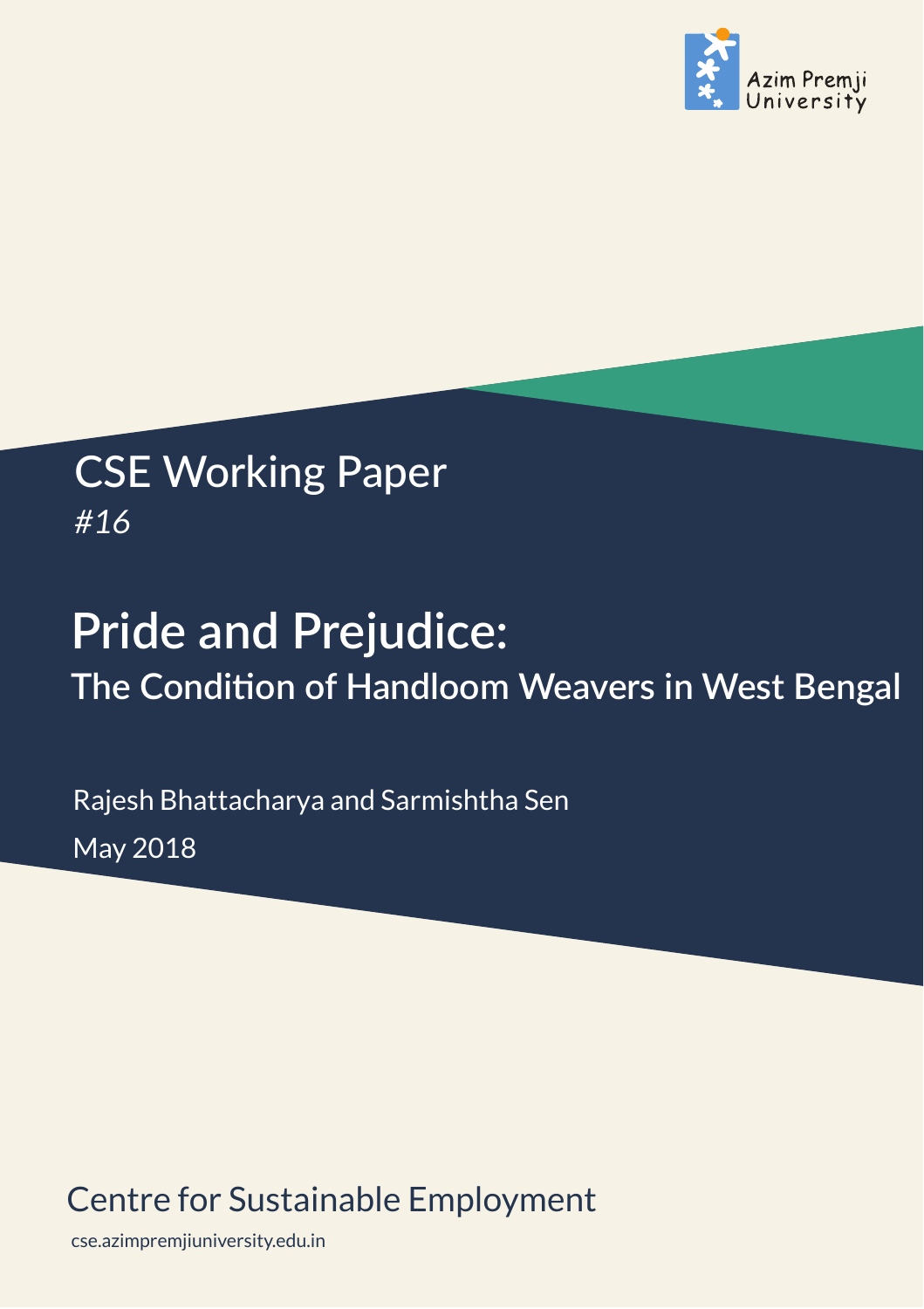#### **Pride and Prejudice: The Condition of Handloom Weavers in West Bengal**

**Rajesh Bhattacharya 1 and Sarmishtha Sen2**

#### **Abstract**

In India, the relative importance of the handloom sector, one of the largest employers following agriculture, has been declining for last few decades. The All India Handloom Census data for the year 2009-10 however showed a rather modest decline in the number of weavers in West Bengal, in contrast to a 33% decline at the national level in the same year. But share of handloom income in total household income for the weaver households in the state has decreased significantly pointing to considerable occupational diversification among them. Based on a qualitative field study in three districts of West Bengal—namely, Hooghly, Nadia and Purba Bardhaman—this essay presents findings related to the condition of handloom weavers in West Bengal and in the light of the findings, examines two issues intra-sector and inter-sector mobility of labour as well as weavers' response to changing market conditions. The paper argues for a more labour-focused approach in place of currently dominant tradition-focused understanding of the sector.

**Keywords**: Handloom, West Bengal, labour mobility, artisanal skill

**JEL Classification:** L67, R23, J30

<sup>1</sup> Public Policy and Management Group, Indian Institute of Management Calcutta, Email:  $rb@iimcal.ac.in$ . Corresponding Author.

<sup>2</sup> Syamsundar College, University of Burdwan, Email: sarmishtha.sen@gmail.com.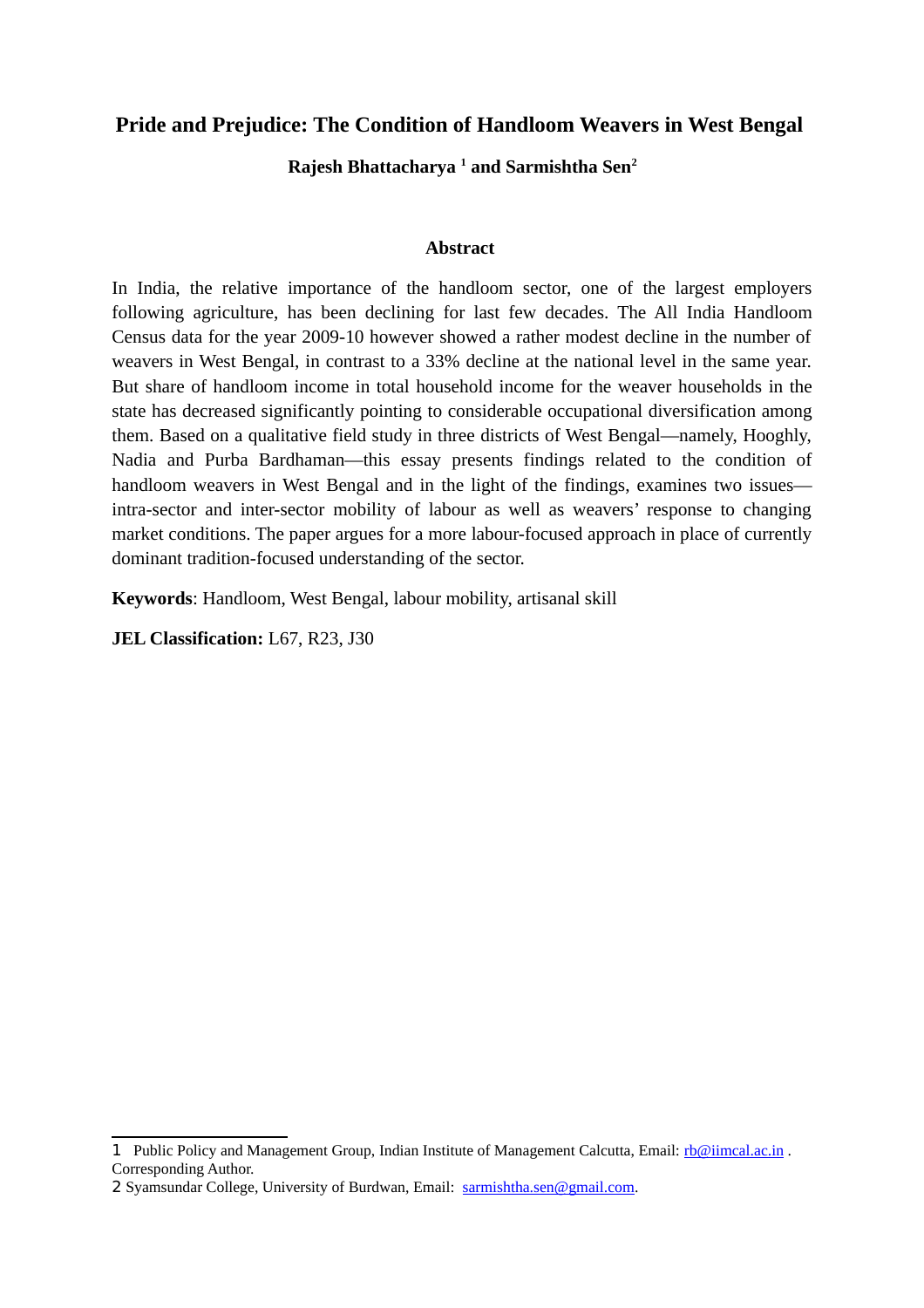#### **Section I: Introduction**

Handloom constitutes the largest component of the craft-based sector in India, with traditional technology and institutions and having roots in the pre-colonial artisanal tradition. However, it saw a sharp decline (Liebl & Roy 2003) between the second and third Handloom Census, conducted in 1995-96 and 2009-10 respectively. Handloom sector employed 43.3 lakh workers on about 23.77 lakh handlooms in 2009-10, down from 65.5 lakh workers and 34.87 looms in 1995-96 (Government of India, 2014b). Competition from powerlooms, uncertain export markets, outdated skills of the artisans and inability to adapt to the changing market environment are the commonly cited reasons for this decline (Menon, 1999, Mukund & Syamasundari, 2001, Solanki, 2008, Subrahmanya, 2011)<sup>3</sup>.

The most striking aspect of the weaving sector in India since independence has been the phenomenal growth of powerlooms at the expense of textile mills and in the postliberalization period, at the expense of handlooms as well. In 2016-17, an estimated 25.75 lakh powerlooms employed 64.37 lakhs people, producing 35672 million sq metres of cloth and accounting for 55.39 per cent of total cloth production (Lok Sabha, 2016a; 2018). Powerlooms now employ many more people than the handloom sector.

In independent India, policy-making on handlooms has often oscillated between two positions—a "protectionist" stance that sought to preserve and nurture the sector for its traditional skills or employment-generating potential or both and a "transformist" stance that viewed the presence of handloom sector on a large scale as an anomaly and argued for its modernization, including transformation into powerlooms (Mamidipudi, 2016). The received wisdom is that most of the textile policies in India - in a bid to protect handloom production from the vagaries of market forces - have helped accumulate inefficiency in the entire structure of production and distribution. Those have also prompted rent-seeking behaviour on the part of the economic agents of the sector (Chandra, 1999, Ganesh, 2002, D'Soua, 2005, for example) which have not necessarily enhanced efficiency of the business and sometimes have jeopardized its prospects for survival. Starting with the textile policy of 1985, there was

<sup>3</sup> The literature on handlooms has quite divergent positions on technology and innovation in the handloom industry. Some have argued that the technological changes are not absent in handloom sector, but "remain scarce in relation to the scale of the industry" (Liebel and Roy, 2003: pg 5376); however, such dynamism in the handloom sector includes transition from handloom to powerloom (Roy, 1998: Liebel and Roy, 2003). Yet, others hold a more optimistic view of handloom as a socio-technology with its characteristic set of skills, knowledge and social relations that allow for continuous innovation such "that it is possible to alleviate the weaver's vulnerability through investments in specific solutions at vulnerable points, so that he can sustain himself and his family" (Mamidipudi et al, 2012: pg 51)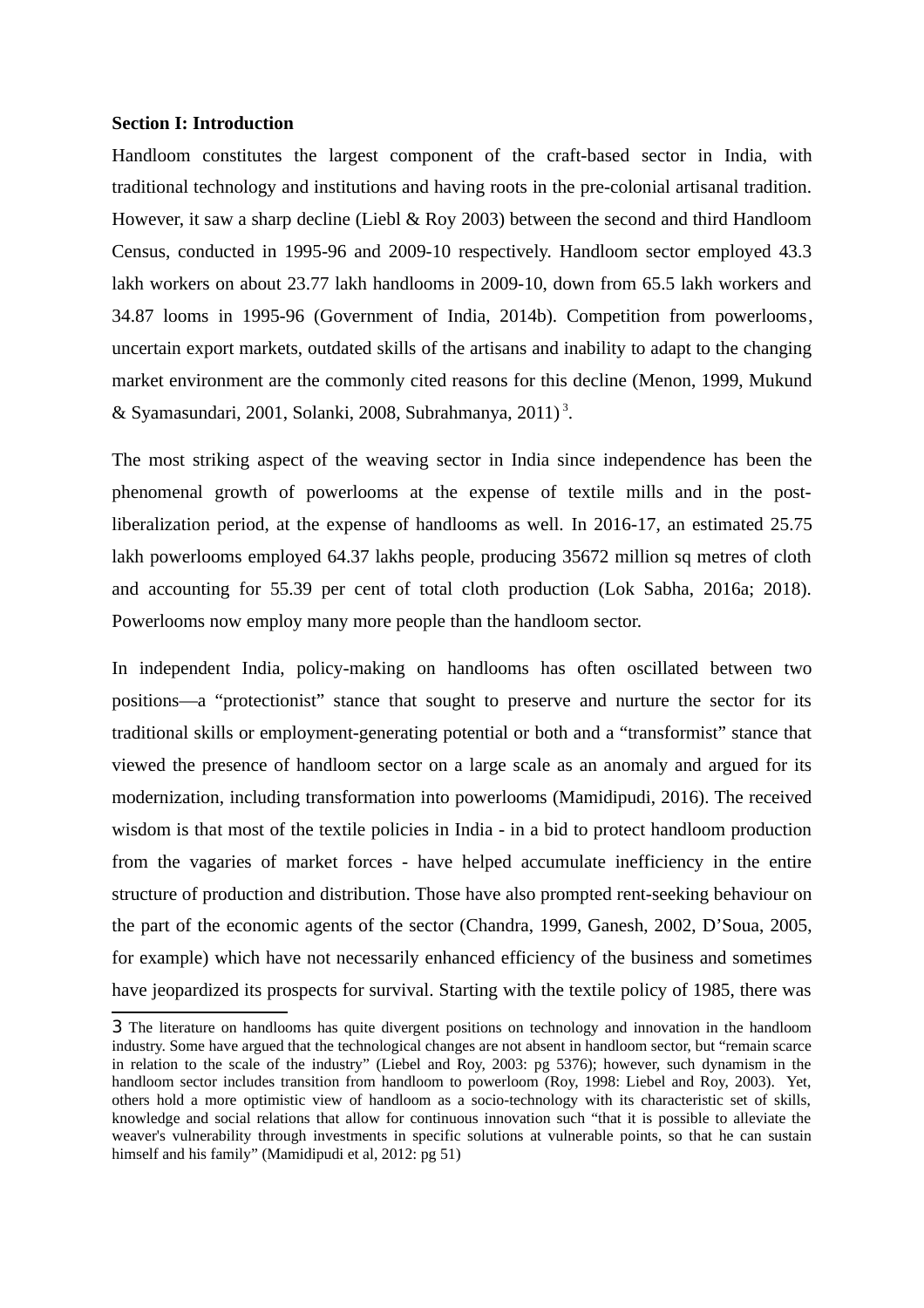a distinct shift in policy emphasis from protection and employment creation to output growth and export-promotion<sup>4</sup>. But the post-liberalization period has also seen the largest decline in handlooms, either because of transition from handloom to powerloom or exit from handloom.

However, the simple story of secular decline in handloom and inexorable rise of powerloom in the post-leberalization phase is not uniform across regions and even over time<sup>5</sup>. For example, the total volume of cloth production in the powerloom sector as well as its share in total cloth production has fallen since 2012-13 (Government of India, 2017), while the same in the handloom sector has registered a rise over the same period. West Bengal and North-Eastern states of India show an increase in the number of weaver households between the second and third Handloom Censuses, conducted in 1995-96 and 2009-10 respectively. There has been very little growth of powerlooms in handloom-major states like Odisha and West Bengal. Roy (1989, 1998) have noted the difference between Eastern states on the one hand and Western and Southern States on the other hand in the handloom sector in terms of relations of production, nature of capital, size of enterprises, rural-urban character etc. which have origins in the colonial era. The Handloom census of 2009-10 also brings out some of these differences sharply.

West Bengal, the focus of this essay, stands out among Indian states with the highest number of looms and highest number of weaver households engaged in commercial production according to third handloom census. The persistence and even growth of the handloom industry in West Bengal between the last two Handloom Censuses call for a closer look, particularly with respect to the condition of handloom weavers. In this essay, against the backdrop of numerous journalistic accounts of a recent crisis in the handloom sector in West Bengal, due to competition from powerlooms and declining export markets, we explore two issues: a) labour mobility in the handloom sector and b) response (or lack thereof) of weaver households to declining markets. Our findings, based on a qualitative field work in three

<sup>4</sup> The export market for India's handloom products has not been stable. India's exports of handloom products increased sharply from Rs. 1252.80 Crores in 2009-10 to Rs. 28111.97 crores in 2012-13 after which it has come down to Rs. 2392.21 crores in 2016-17 (Ministry of Textiles, Goverbment of India, Annual report, Various Years)

<sup>5</sup> Even though the number of looms and workers in the handloom sector declined between 1995-96 and 2009- 10, cloth production increased from 3120 to 6930 million square metres over the same period. The number of mandays worked, the proportion of full-time weavers and the proportion of weavers who derive more than 60% of income from weaving increased and the proportion of idle looms decreased over the same period (Government of India, 2014b). The total cloth production on handlooms increased to 7638 million sq metre in 2015-16 accounting for 15.3 per cent of India's total cloth production. Around 95% of world's hand woven fabrics come from India.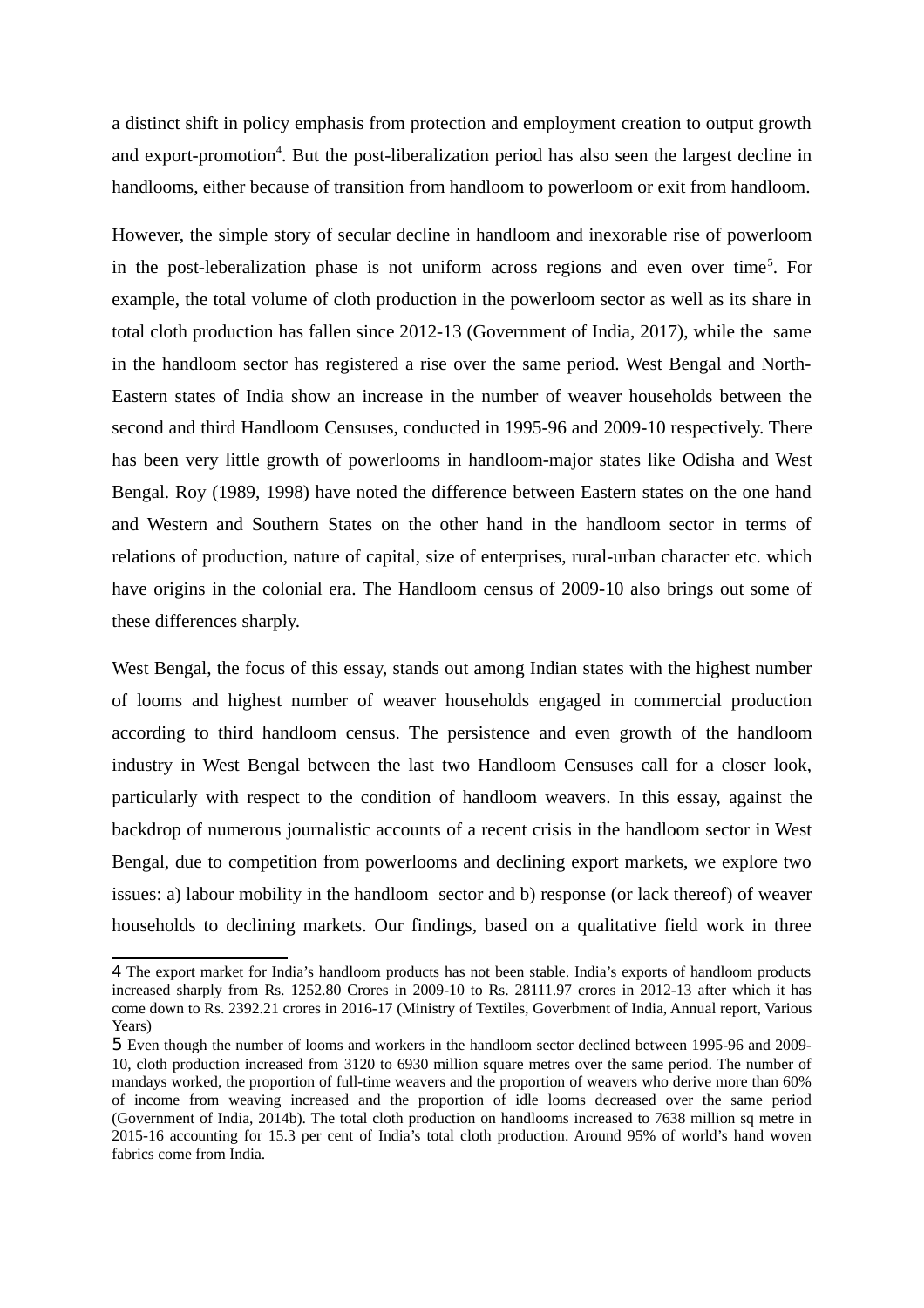handloom-major districts of South Bengal confirm a general decline in the handloom sector in recent times, but we do not see this as the 'late' decline of an industry which is a repository of generationally passed-down traditional skills. We find that recent history is not only of exit, but also of entry into the sector along with acquisition of skills by new entrants. This calls into question the dominant view of "skills" in this sector, "skills" being the singular lens through which the handloom sector has traditionally been viewed. Our findings point to the necessity of viewing the sector as any other economic sector, from the point of view of livelihoods-seeking labour force. We argue for a more labor-focused rather than an industryfocused approach to the handloom sector.

The rest of the essay is organized as follows. Section II presents an empirical picture of the handloom sector in West Bengal in comparison with other handloom-major states of India. Section III discusses the methodology of the qualitative field work and compare and contrast the specific characteristic of each region. Section IV presents survey findings on the economic condition of handloom weavers in the study areas. Sections V and VI present survey findings on weavers' response to decline in market for handloom products and labour mobility in the handloom sector respectively. Section VII concludes.

#### **Section II: The handloom Sector in West Bengal**

The handloom sector in west Bengal exhibited a distinct pattern over time. Table 1 shows the number of looms, across the first three handloom censuses (1987-88, 1995-96 and of 2009- 10), in selected handloom-major states of India with predominantly commercial production. West Bengal not only had the highest number of handlooms in India in 2010, but also exhibits little decline between 1988 and 2010; in fact, the number of looms increased between 1988 and 1996.

Non-household handloom sector<sup>6</sup> has recorded greater rate of decline in West Bengal than in the other states under consideration. It has also declined more relative to the household sector in West Bengal<sup>7</sup>. West Bengal has the lowest percentage of non-handloom sector among

<sup>6</sup>"A *handloom non-household unit* is an establishment, which could be run by a private owner or a society, such as a master weaver, cooperative societies, handloom development corporation, etc. These could be placed in work sheds in the premises of non-household units, or else, they could be distributed in the houses of the hired weavers. In some cases, a mixed arrangement could be followed, with some of the looms on the premises, and the rest distributed in the houses of the hired weavers. Usually the non-household units operate by employing hired weavers" (NCAER, 2010: pg 6.

<sup>7</sup> Between 1996 and 2010, number of looms in the Household Sector in West Bnegal declined by 6.53% , much less than the decline of 89.88% in the non-household sector. As a result, the share of household sector in total looms in West Bengal went up from 93.19% to 99.21%.(NCAER 1996,2010)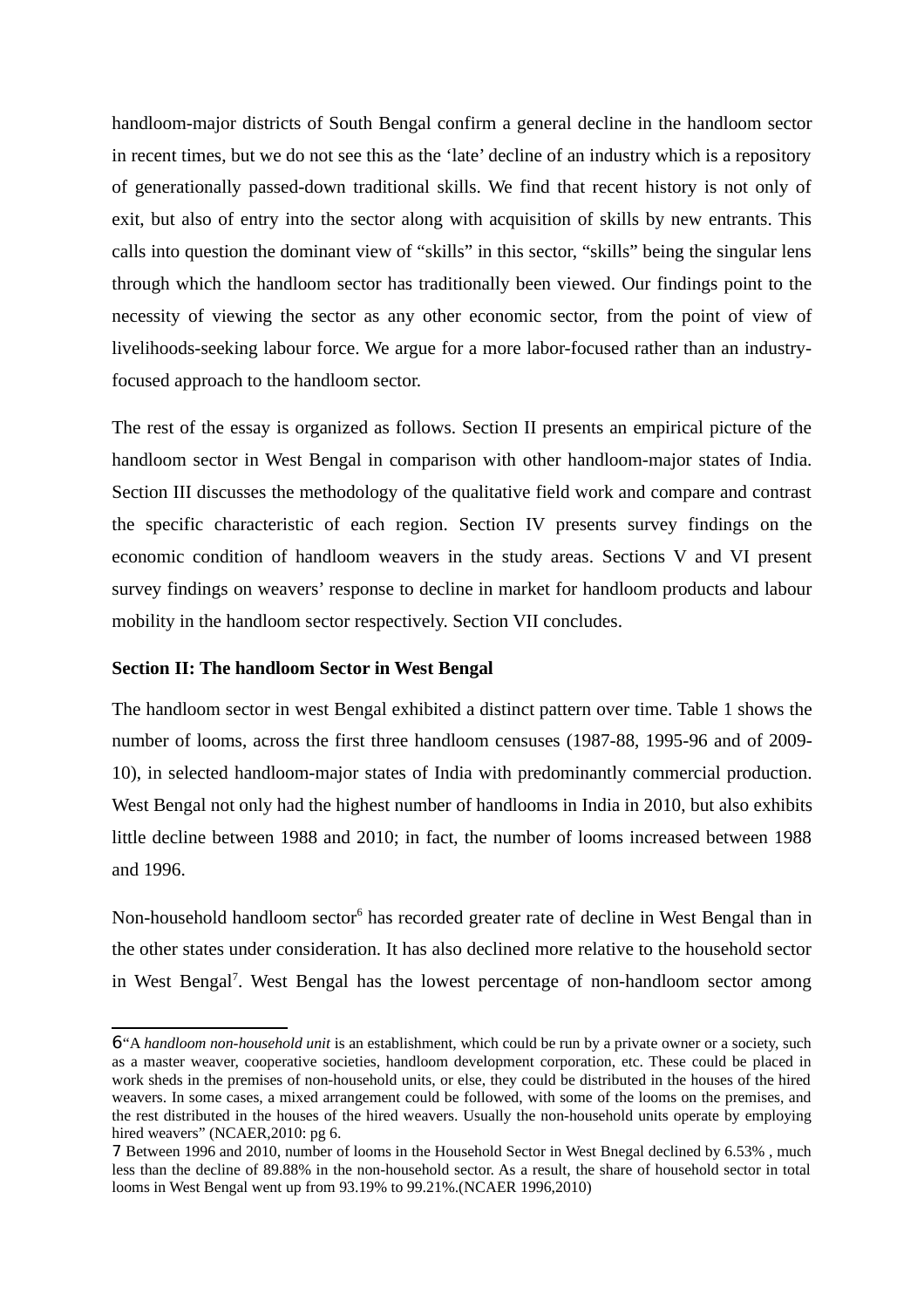commercially oriented handloom producing states of India. It is also the only handloommajor state with commercial production to have seen an increase in the number of weaver households between 1996 and 2010.

| Table 1. Number of Looms in selected States of India: 1988 to 2010 |                        |               |                      |          |                                                 |       |       |       |
|--------------------------------------------------------------------|------------------------|---------------|----------------------|----------|-------------------------------------------------|-------|-------|-------|
|                                                                    | <b>Number of Looms</b> |               |                      |          | Change in number of Share of State in All-India |       |       |       |
| <b>States</b>                                                      | Owned                  |               | Looms $(\%)$         |          | Total $(\% )$                                   |       |       |       |
|                                                                    | 1988                   | 1996          | 2010                 |          | 1988-1996 1996-2010                             | 1988  | 1996  | 2010  |
| Andhra Pradesh                                                     |                        |               | 219715 202100 124714 | $-8.02$  | $-38.29$                                        | 5.81  | 5.80  | 5.25  |
| Gujarat                                                            | 22573                  | 20550         | 3900                 | $-8.96$  | $-81.02$                                        | 0.60  | 0.59  | 0.16  |
| Karnataka                                                          | 81585                  | 70835         | 40488                | $-13.18$ | $-42.84$                                        | 2.16  | 2.03  | 1.70  |
| Odisha                                                             | 119005                 | 92869         | 43652                | $-21.96$ | $-53.00$                                        | 3.15  | 2.66  | 1.84  |
| <b>Tamil Nadu</b>                                                  |                        |               | 428545 413174 154509 | $-3.59$  | $-62.60$                                        | 11.34 | 11.85 | 6.50  |
| <b>Uttar Pradesh</b>                                               |                        | 260714 189570 | 80295                | $-27.29$ | -57.64                                          | 6.90  | 5.44  | 3.38  |
| <b>West Bengal</b>                                                 |                        |               | 338499 350654 307829 | 3.59     | $-12.21$                                        | 8.96  | 10.06 | 12.95 |
| Source: NCAER (2010)                                               |                        |               |                      |          |                                                 |       |       |       |

At the same time, there is indication of greater specialization in products of finer yarn. In West Bengal, only about a quarter of weaver households use yarn up to 40 counts for production. All the other handloom major states, show sign of specializing in the use of yarns of medium counts<sup>8</sup>, whereas almost 60% of weaver households use yarn of higher counts in West Bengal (Table 2). This is a significant development, since only 12.35% of household and 29.09% of non-household units in West Bengal used yarn of over 80 counts in 1996 (NCAER,1996); these figures were comparable to other handloom-major states in 1996. Since usage of higher count cotton implies finer fabric, it is possible that weaver households have tried to survive, in the face of competition, by moving on to the production of finer cloth that the mill and powerlooms could not imitate easily—a competitive strategy highlighted by Roy (1989; 1999) and Das (2001) among others.

|                      | <b>Cotton Yarn Count</b> |       |          |  |  |  |
|----------------------|--------------------------|-------|----------|--|--|--|
| <b>States</b>        | $1 - 40$                 | 41-80 | above 80 |  |  |  |
| Andhra Pradesh       | 20.21                    | 58.41 | 21.38    |  |  |  |
| <b>Karnataka</b>     | 40.27                    | 55.35 | 4.38     |  |  |  |
| Odisha               | 30.47                    | 41.31 | 28.21    |  |  |  |
| <b>Tamil Nadu</b>    | 41.34                    | 31.02 | 27.64    |  |  |  |
| <b>Uttar Pradesh</b> | 91.92                    | 6.32  | 1.76     |  |  |  |
| <b>West Bengal</b>   | 26.60                    | 13.56 | 59.84    |  |  |  |
| Source: NCAER (2010) |                          |       |          |  |  |  |

<sup>8</sup> UP is an exception since it shows the highest concentration of production in the fabrics using the lowest count  $(1-40)$ .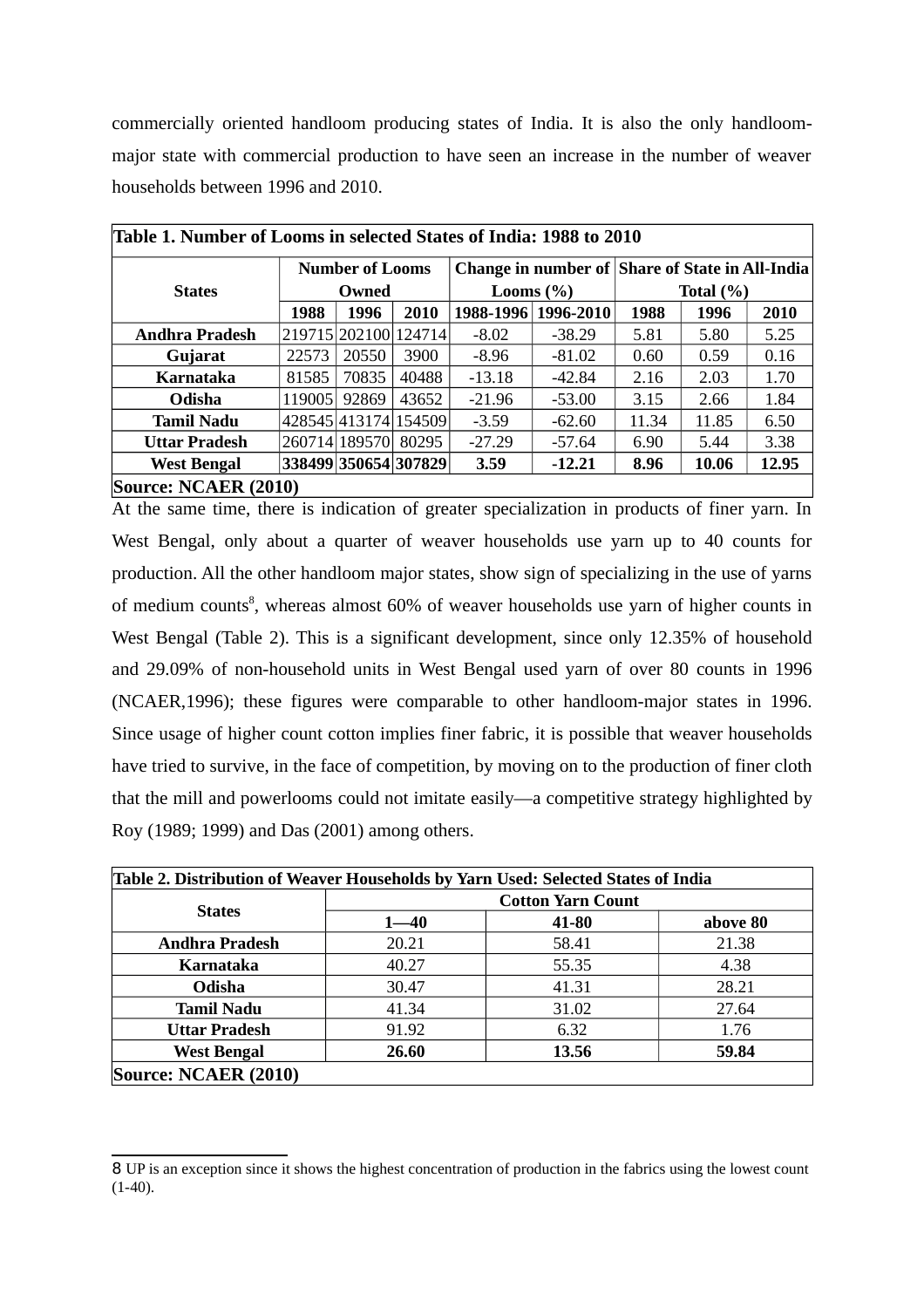A very small percentage of handloom workers are employed under co-operative societies or other formal institutions like National or State handloom Development Corporations or report being members of co-operatives in West Bengal in 2010, in contrast to other major handloom-major states with commercial production<sup>9</sup>. More than 85% of the workers are under Master weavers or private traders. The level of institutionalization in handloom sector has historically been low in West Bengal, compared to other states like Tamil Nadu or Karnataka. Greater dependence of weavers on master-weavers/*mahajans* as well as the absence of relatively large-scale handloom establishments of capitalist nature in the eastern part of India, including West Bengal, as compared to western and southern parts, has been noted by Roy (1989).

Average annual income of handloom worker households in West Bengal was Rs. 26934 in 2010, higher than states like Tamilnadu (Rs. 24707), Karnataka (Rs.25933) and Uttar Pradesh (Rs.23218), but lower than Odisha (Rs.30313) and Andhra Pradesh (Rs.30054). These figures are for weaver households as well as households of allied workers and include income from weaving as well as other sources.

The intensity of engagement in handloom work among the handloom worker households in 2010 was comparatively low in West Bengal. The proportion of adult handloom worker households working annually for more than 300 working days in 2010 was only 46.76% in West Bengal—the lowest among the handloom-major states of India; it is the same if we look at households working for more than 200 average annual working days (NCAER,  $20010$ <sup>10</sup>.Table 3 shows that, among the handloom-major states, West Bengal had the highest proportion of handloom worker households deriving less than 20% and the lowest proportion deriving more than 80% of household income from handlooms. Between 1996 and 2010, West Bengal saw the sharpest reduction (from 72.18% to 42.05%) in average share of handloom in total income of weaver households among handloom-major states.

**Table 3: Handloom Worker Households across Percentage Shares of Handloom in Household Income: Selected States of India**

<sup>9</sup> Andhra Pradesh is an exception and is similar to West Bengal in this respect.

<sup>10</sup>Although the percentage of handloom worker households working for more than 200 days increased from the respective 1996 figures for all the big handloom-producing states, the rise was far less pronounced in West Bengal.Percentage of handloom worker households resorting to part-time engagement in 2010 was relatively high in West Bengal, compared to the southern states of Karnataka, Andhra Pradesh and Tamil Nadu, with only Odisha having a higher figure and Uttar Pradesh a similar figure (ibid).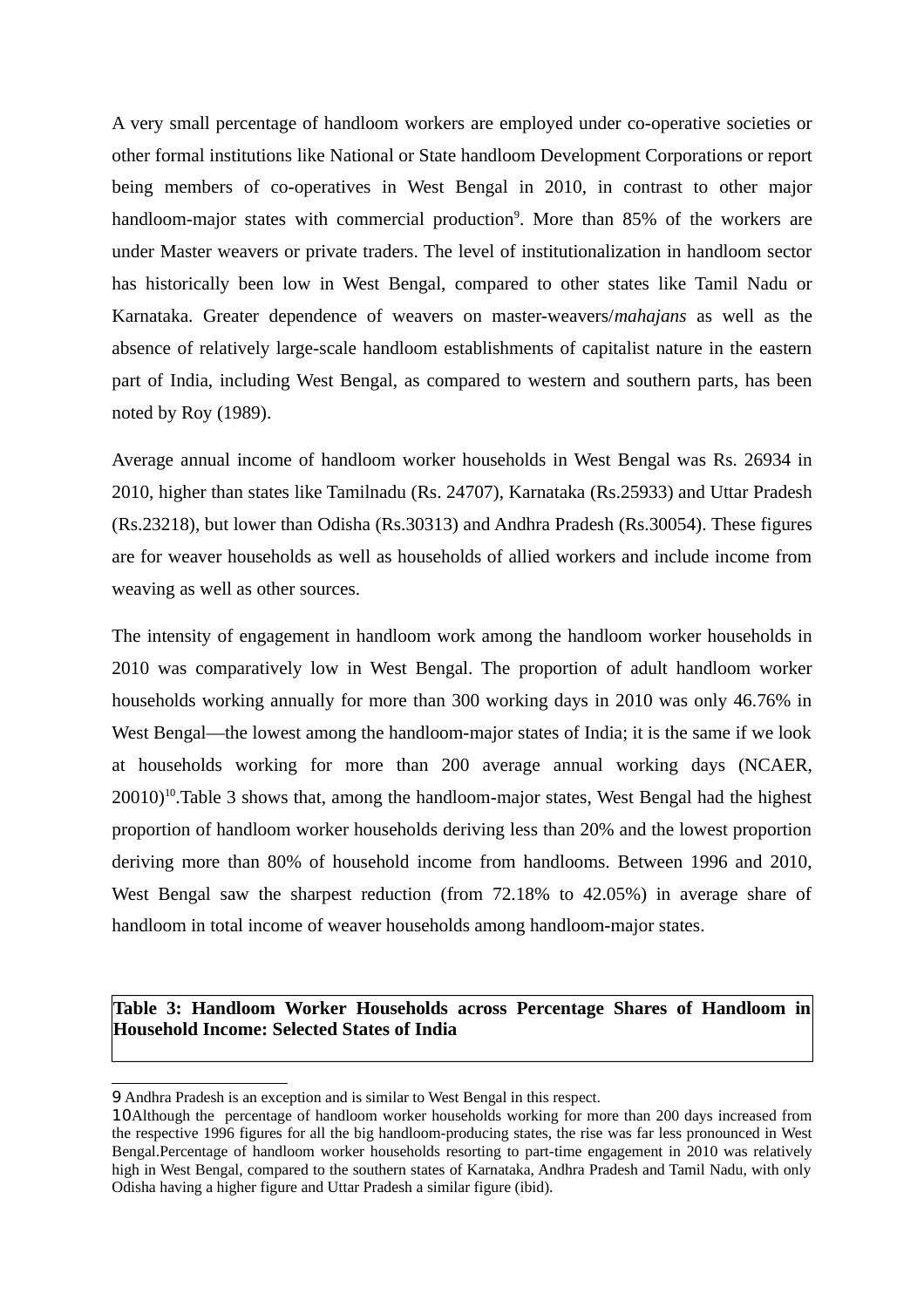| <b>States</b>        | Percentage Share of Handloom Income in Household Income |           |           |       |          |  |  |
|----------------------|---------------------------------------------------------|-----------|-----------|-------|----------|--|--|
|                      | upto 20                                                 | $20 - 40$ | $40 - 60$ | 60-80 | above 80 |  |  |
| Andhra               |                                                         |           | 8.42      |       |          |  |  |
| Pradesh              | 22.02                                                   | 4.63      |           | 13.31 | 51.61    |  |  |
| Karnataka            | 1.49                                                    | 8.19      | 17.03     | 23.41 | 49.88    |  |  |
| Odisha               | 5.08                                                    | 5.52      | 9.76      | 20.20 | 59.43    |  |  |
| <b>Tamil Nadu</b>    | 3.21                                                    | 4.60      | 10.05     | 13.54 | 68.60    |  |  |
| <b>Uttar Pradesh</b> | 0.87                                                    | 2.11      | 5.11      | 13.65 | 78.25    |  |  |
| <b>West Bengal</b>   | 36.04                                                   | 14.45     | 12.03     | 10.60 | 26.78    |  |  |
| Source: NCAER (2010) |                                                         |           |           |       |          |  |  |

Interestingly, according to the third handloom census, weaver households in West Bengal did not consider the threat from mills and powerlooms as significant—only 16.2% of handloom worker households in West Bengal perceived such a threat, as compared to 84.6% in Andhra Pradesh, 59.1% in Odisha, 46.5% in TamilNadu, 33.9% in Uttar Pradesh and 33.1% in Karnataka $^{11}$ . At the same time, there was a low positive willingness of handloom weavers to allow their children to continue in the same occupation (16.4%). The weavers themselves explained the reluctance in terms of factors like time-consuming, hard and un-remunerative nature of work.

Given this empirical picture of handloom industry in West Bengal thrown up by handloom censuses and in the context of widespread journalistic accounts of decline of handloom in recent years, our objective in this paper is to study the economic condition of handlooms weavers in West Bengal, More specifically, we look at the following to issues:

- **a.** What are weaver households' responses regarding product designs and technology in response to market competition?
- **b.** What is the nature of labour mobility in this sector under conditions of declining markets?

#### **Section III: Survey Methodology and Profile of Study Areas**

For the purpose of this essay, we have conducted qualitative field-work in selected rural and urban areas in three important districts of handloom production in South Bengal—Hooghly, Nadia and Purba Bardhaman.

<sup>11</sup> The low penetration of powerlooms in West Bengal may not be an entirely satisfactory explanation for this. In 2016, West Bengal had 10,600 powerlooms as opposed to 1246 powerlooms in Odisha, though it is much lower than in Andhra Pradesh, Odisha, Tamil Nadu, Uttar Pradesh and Karnataka (Lok Sabha 2016b). The Directorate of Textiles, Government of West Bengal, gives an estimate of 16000 powerlooms in West Bengal in its Annual Report of 2016-17 (Government of West Bengal, 2017).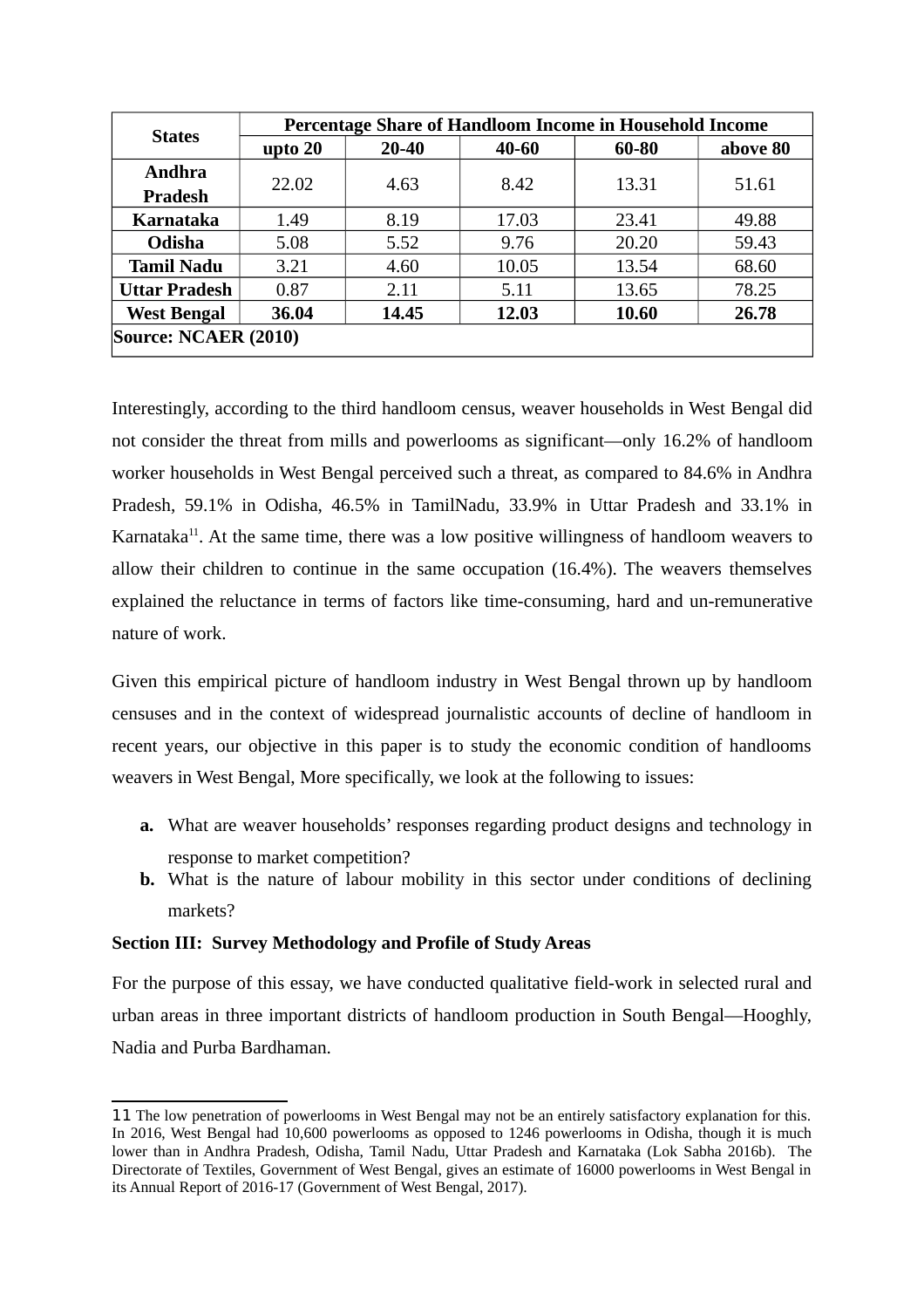In each district, two areas were chosen—on the basis of maximum concentration of handlooms with well-known cotton sari products. Within the chosen areas, municipalities and/or census towns and villages belonging to one or two Gram Panchayats were chosen in a manner that ensured sufficient heterogeneity among the group of respondents and diversity in institutional nature of production. The six areas studied for these essay—Fulia and Santipur in Nadia district, Dhnaiakhali and Rajbalhat in Hooghly District and Samudragarh-Nasaratpur and Dhatrigram in Purba Bardhaman are some of the most famous handloomproducing regions in West Bengal with established traditions and identities of products. We have focused on cotton products only as it dominates handloom production in West Bengal, particularly in its southern districts. The study also focused on production of cotton *saree*s, as this is the main product embodying the artisanal skills of these areas. Table A of Appendix gives a profile of the six study areas with characteristics of their most significant products, from the point of view of artisanal skills.

The methodology adopted for this study involved a mix of qualitative interviews and discussions based on semi-structured schedule of questions, conducted by authors as a pilot and subsequently conducted by a survey team. Interviews were conducted with key officebearers of Gram Panchayats (*Pradhan* or *Upa-Pradahan*), weavers with diverse characteristics, key actors in weavers' Cooperative Societies (Secretary, Treasurer, Designer, Trainer), local thread shop owners, local traders or *mahajans* and master weavers—mostly in their offices and shops, except for the interviews with traders or *mahajans* which were conducted mostly in their residences. In addition, to get a fuller picture of the transformations occurring within the handloom sector, interviews were conducted with key respondents in TANTUJA (the Apex marketing agency for all handloom cooperatives in the state), Weavers' Service Center in Kolkata, National Handloom Development Corporation Office in Kolkata, District Handloom Development Offices and some established powerloom units.

With respect to weavers, the survey team interacted with the weavers as a group in selected villages. Our objective was to take into account the heterogeneity within the weaver community, while exploring the condition of weaver households and thus there was a conscious attempt to include both first-generation as well as multi-generation weaver households, weavers from both traditionally dominant weaver communities/castes as well as other communities/castes and weavers who are continuing with handlooms as well as weavers who have recently shifted to powerloom. The discussions with weavers were typically held in the household of one weaver, where other weavers were called in or they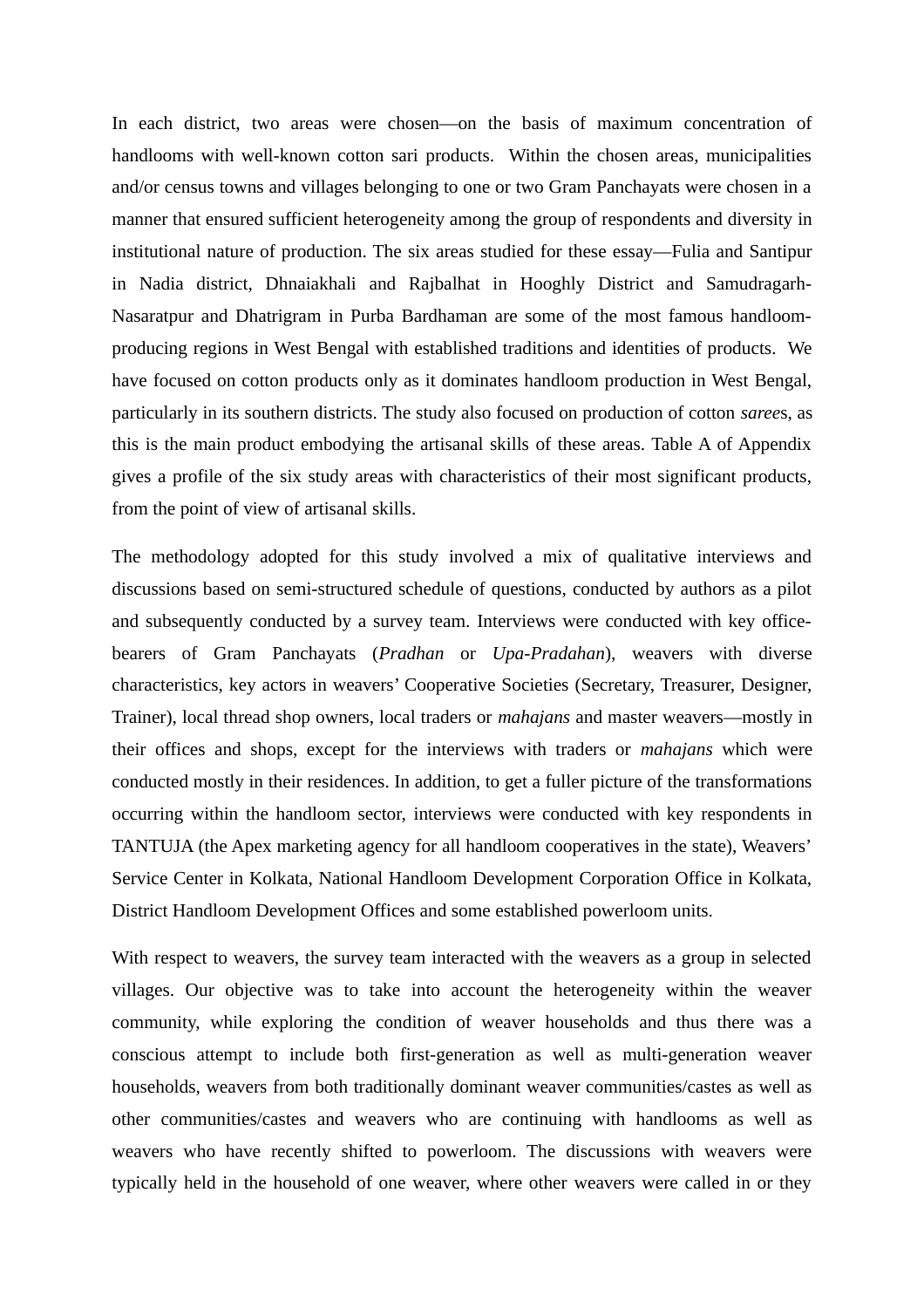entered the discussion voluntarily. As is well known, in close-knit rural and artisanal communities, it is difficult to assemble and interact with people with specific characteristics in separate groups. We were fortunate to have a mix of different 'types' of weavers in our group discussions, which allowed us to trace the differences in perspectives. In certain cases, for example female and migrant weavers, semi-structured interviews were conducted. A total of thirty six interviews and seven discussions with weaver groups were conducted between October, 2017 and February, 2018.

The criteria for choosing these areas were informed by the research questions. The study areas often differ significantly in several aspects. This is true for even neighboring areas, belonging to the same great belt of handloom production. Santipur in Nadia district and Dhaniakhali and Rajbalhat in Hooghly district are old areas of handloom production, with their tradition of handloom production going generations and often centuries back. The other study areas in Nadia and Purba Bardhaman—i.e. Phulia, Dhatrigram and Samudragarh-Nasaratpur on both sides of the river Hooghly, had grown due to the massive influx of refugees and immigrants from Bangladesh (erstwhile East Pakistan) across the border at the time of Partition of India in 1947 and then again during Bangladesh War of Independence in 1971. They brought with them weaving skills and were rehabilitated both by private actors (private traders or *mahajans*) and the state government, who provided them with land and loom. These provided the refugees and immigrants with livelihoods and helped spread their art throughout Nadia and Burdwan districts on both sides of river Hooghly.

In terms of level of institutionalization of the sector, there is significant variation between these areas. Development of weaver cooperatives, generally and historically low in West Bengal compared to other states, is not uniform across regions. Dhaniakhali is well-known for its traditionally strong cooperative movement and anti-*mahajan* tradition, with almost all weavers organized under cooperatives and hardly any *mahajan* buying from local weavers in the area even today. But it's most famous product, Dhaniakhali Taant, is woven by many more weavers in Rajbalhat area than in the Dhankhali area. The weavers of Rajbalhat, however, are predominantly organized by *mahajans*, despite the existence of several active cooperatives. While Dhaniakhali still maintains its tradition of cooperatives, another old handloom weaving center, Santipur, has witnessed a remarkable decline in active cooperatives or active membership of cooperatives. Phulia, adjoining Santipur, had traditionally more, larger and more prosperous cooperatives and several of them are still active, even though a significant part of the production is organized by large, prosperous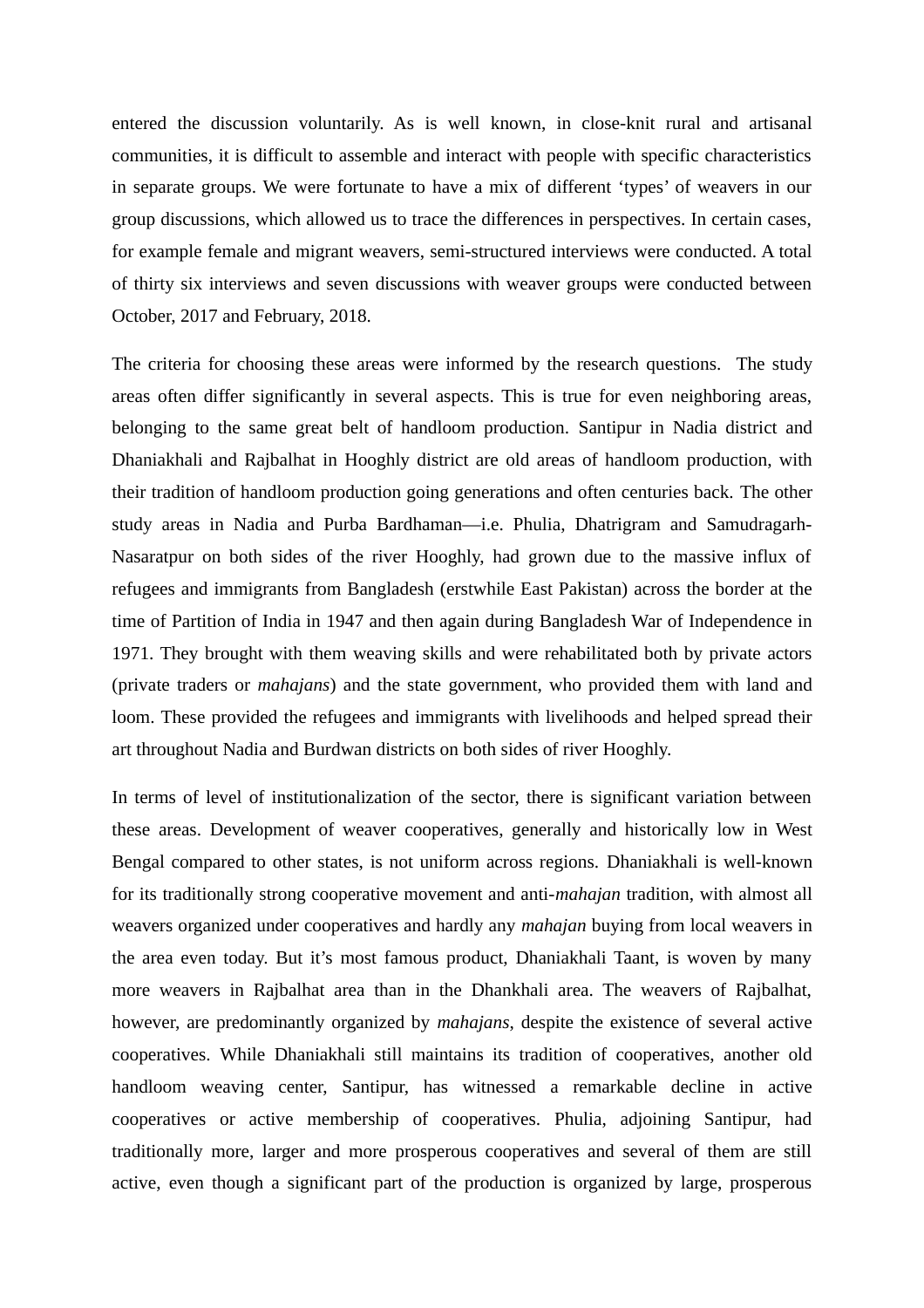*mahajans* 12 . In Samudragarh and Dhatrigram, cooperatives exist only in name—production is almost entirely organized by *mahajans*.

Nadia district, in which Santipur and Phulia are located, has been the only region of powerloom development on a large scale in West Bengal. In particular, Santipur municipal area has seen rapid development of powerlooms in recent times, in addition to the already established powerloom centre in Ranaghat Block of Nadia.

There were hardly any powerlooms in other four areas till recently. Production was mainly for local and regional markets for most of these areas—except for Phulia and Samudragarh-Nasaratpur and Dhatrigram, which had presence in national markets. Only Phulia had presence in the export market. Use of migrant labourers, mostly from districts in North Bengal, was common in Phulia, Samudragarh-Nasaratpur and Dhatrigram, but not so in the other areas, which depended almost exclusively on local labourers.

Though Santipur is an older handloom producing area, Phulia—within the same block and only 11 kms away from Santipur— is more dynamic. Phulia *saree*s are well known for the weavers' skills and innovations in design and adaptation to changing market conditions. In fact, among all the study areas, Phulia is regarded as the leader in design innovation, technology and market success, even though the same Basak community, the dominant weaving community which came from erstwhile Bangladesh, was also dominant in Samudragarh-Nasaratpur and Dhatrigram. Local differences thus appear significant even within a relatively narrow geographical region.

Such differences are perhaps inescapable in the incredibly complex and differentiated world of handlooms and artisanal production. These differences notwithstanding, the chosen areas allow us to explore in some depth the research questions we have set before us in this study for the following reasons. All these areas are major centres of handloom production in West Bengal, with established brands of cotton saris of distinctive attributes, which have niche markets in regional and national space. These areas, being closer to Kolkata, provide better opportunities for occupational diversification within weaver households as well as greater connectivity to the wholesale market in Kolkata, through which market signals regarding changing consumer preferences reach the weavers through *mahajans*/private traders or

<sup>12</sup>The effort of *mahajans* in the rehabilitation of refugees and immigrants from erstwhile East Pakistan (now, Bangladesh) resulted in dependence of the weavers on *mahajans* and consolidation of exploitative weaver*mahajan* relationship, commonly known as the *Dadan* system. Over time, weavers' resistance, greater access to local markets and establishment of cooperatives weakened the degree of exploitation.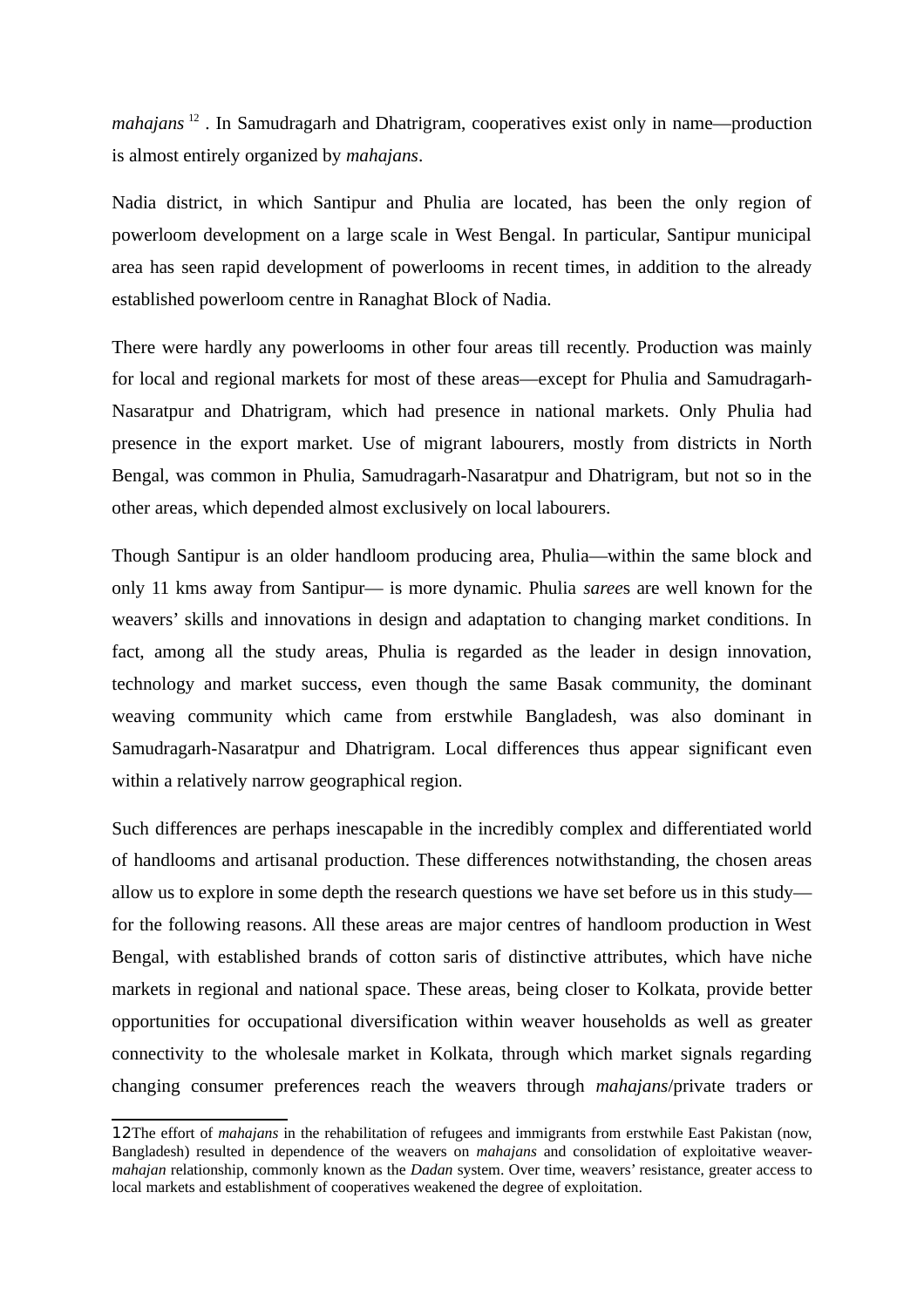cooperatives. Finally, the development of powerlooms is also confined to these districts of West Bengal, particularly Nadia district.

#### **Section IV: Economic Condition of Handloom Weavers**

In this section, we present our findings from the survey with respect to weaver households only.<sup>13</sup> Our findings confirm the journalistic accounts of a decline in handloom industry<sup>14</sup> in recent times and point to a rapid decline from the levels reported in the third Handloom censuses. The unequivocal response from all respondents in all the study areas is that the handloom industry is in crisis because of low earnings for the weavers. Though actual data in terms of number of active looms, active weaver households or actual production could not be obtained, a rough estimate of the decline was obtained from the respondents, particularly Panchayat officials<sup>15</sup>. In recent years, the decline in active looms ranged from a little less than 10% to over 60% of total looms in different areas (Table 4), depending on the predominant product of the area and availability of alternative livelihoods for weaver households, among other factors.

Earnings per weaver per *saree* vary from Rs. 90 to Rs. 300 in the study areas for the cotton *saree* product for which each area is most well-known and for the variety (yarn, design etc.) which is most commonly sold. Of course, the earnings are much higher for *sarees* with more elaborate designs and/or finer yarn, produced for more affluent customers. But, on average, the earnings per *saree* which is most commonly produced, are quite meagre, being less than or somewhat higher than the MNGREGA wages for unskilled labourers and often lower than the daily wages of construction workers or auto rickshaw drivers. Weavers earn more on powerlooms than handlooms, because of a higher volume of production per day, even though the earnings per *saree* are lower<sup>16</sup>. But, while the loom-owning weavers prefer to work on

<sup>13</sup> Textile weaving involves many types of allied activities, including preparatory work related to sizing, dying, starching, winding, warping etc., each of which is done sometimes within the household by family labour, and sometimes by wage-labourers directly employed by households or in separate enterprises. The fate of these allied workers depends on the economic condition of weavers and their decisions regarding handloom product and household engagement in the industry. We leave allied handloom workers out of the current analysis.

<sup>14</sup> See 1. https://www.livemint.com/Leisure/aCt3UOff9OSLrvV4SOyejJ/How-the-Phulia-Tangail-went-fromboom-to-bust.html

<sup>2.</sup> https://thewire.in/urban/of-love-and-longing-in-kolkata

<sup>3.</sup> http://www.thehindu.com/todays-paper/tp-national/situation-grim-for-bengal-sari-weavers-after-

gst/article19447844.ece

<sup>15</sup> The Fourth Handloom Census had been completed at the time of survey, but data was not publicly available. 16 On a handloom, for the more skilled weavers, the earning is often Rs.700-800 per week for the type of *saree* that sells most, whereas it can be Rs.1400- 1700 per week for typical cheap imitations of similar *saree*s on powerlooms because of a higher volume of production. Moreover, working hours on powerlooms is not more than 10 hours, while for handlooms, it can cross even 14 hours.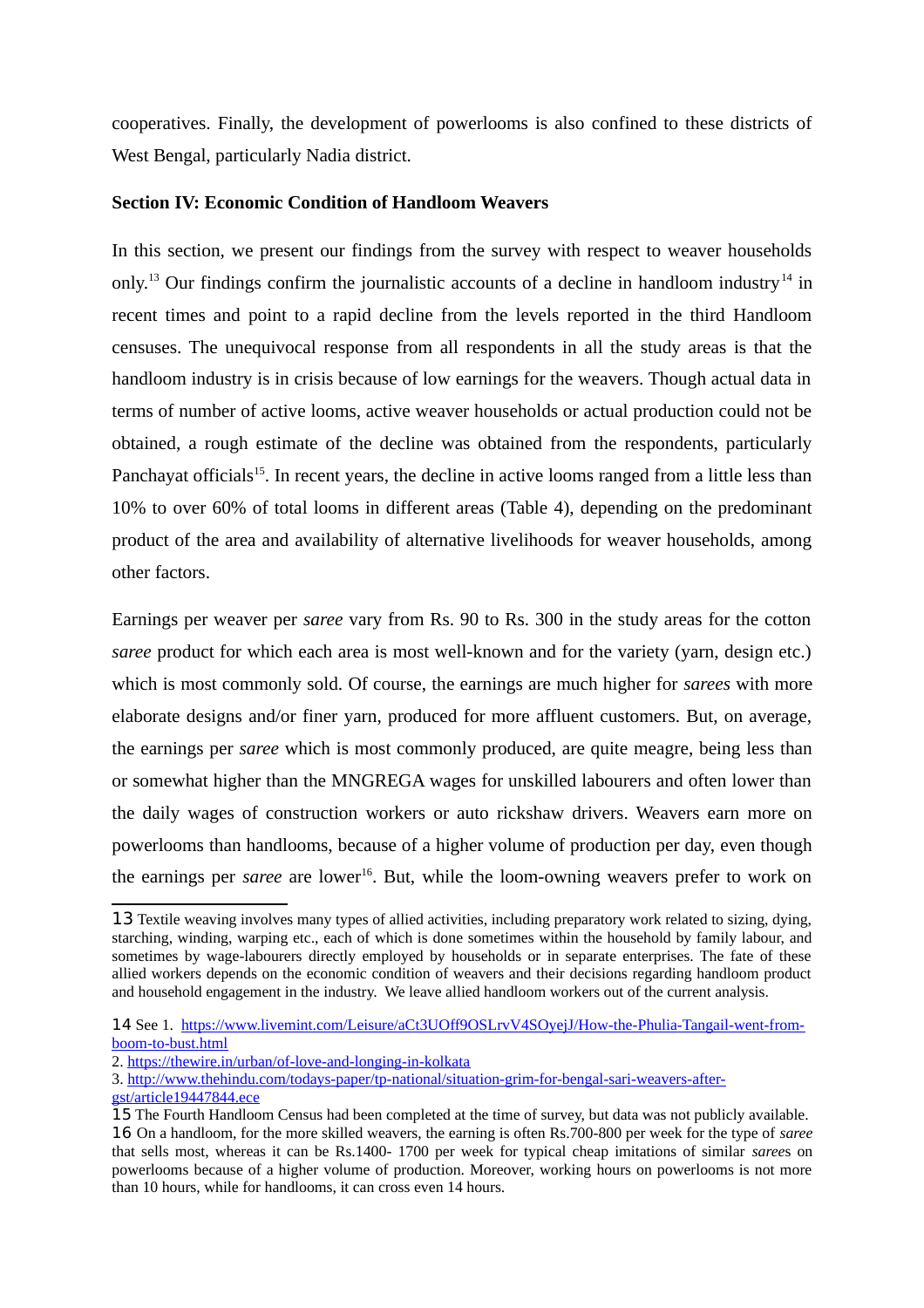powerlooms in others' households or in enterprises in areas where such opportunities exist, they are unable to find loomless weavers, even migrant weavers, to weave on the handlooms in their own homes. This explains the rapid rise in idle looms. Where growth of powerloom is as yet low and alternative livelihoods are hard to come by locally—whether in agriculture or outside it—the decline in active looms is not significant, rather decline in weavers' earnings is.

The weavers thus live in a paradoxical world, where the official and popular discourses refer to them as *shilpis* (i.e. artists) and respect them as trustees of hallowed and inimitable craftsmanship, while their economic status is lower than that of unskilled casual labourers in the unorganized sector. An exit from handloom or switch to powerloom is the only available option for less skilled and relatively younger population, prompting concerns of a terminal decline.

The average weekly earnings of a weaver household (which requires the weaver's as well as family members' labour) ranges from Rs. 500 to Rs. 1000 in the study areas. For calculation of weekly earnings, the average earning from all products was taken Thus, the weekly earning is not the simple multiplication of earnings per *saree* by the number of *saree*s that are woven in a week. It is also to be noted that there may not be sufficient demand to keep the weaver occupied full-time throughout the week.

Weavers no longer specialize in one product and have diversified by yarn, design and product; to a significant degree, weavers also produce non-*saree* and mixed-yarn products. Thus, the identification of an area with a particular local product—traditionally, a particular type of cotton *saree* with identifiable yarn count, design, weaving technique and even color no longer applies. Thus, in many areas, 'tradition' is less of an everyday practice and more of a trope for identification and representation of a community of weavers and is deployed as a marker for product differentiation for discerning buyers and in negotiations for patronage by the government or public.

| Area               | <b>Number</b><br>of Active<br>Looms | Decline in<br>Number of<br>Looms in<br>recent past | Growth of<br>powerloom | Average<br><b>Earnings of</b><br><b>Weavers</b><br>per Week | Average<br><b>Earning of</b><br>a Weaver<br>per unit<br>product* | Number of<br>days<br>needed to<br>weave the<br>product |
|--------------------|-------------------------------------|----------------------------------------------------|------------------------|-------------------------------------------------------------|------------------------------------------------------------------|--------------------------------------------------------|
| Phulia             | 20000                               | 5000                                               | $250$ and              | 1000-1200                                                   | 250-300                                                          | $1.5$ days                                             |
|                    |                                     |                                                    | growing                |                                                             |                                                                  |                                                        |
| Santipur           | 20000                               | 40000                                              | 10000 and              | 600-700                                                     | 90-100                                                           | 1day                                                   |
|                    |                                     |                                                    | growing                |                                                             |                                                                  |                                                        |
| <b>Dhaniakhali</b> | 400-500                             | 300-400                                            | None                   | 700-800                                                     | 300-400                                                          | 2 days                                                 |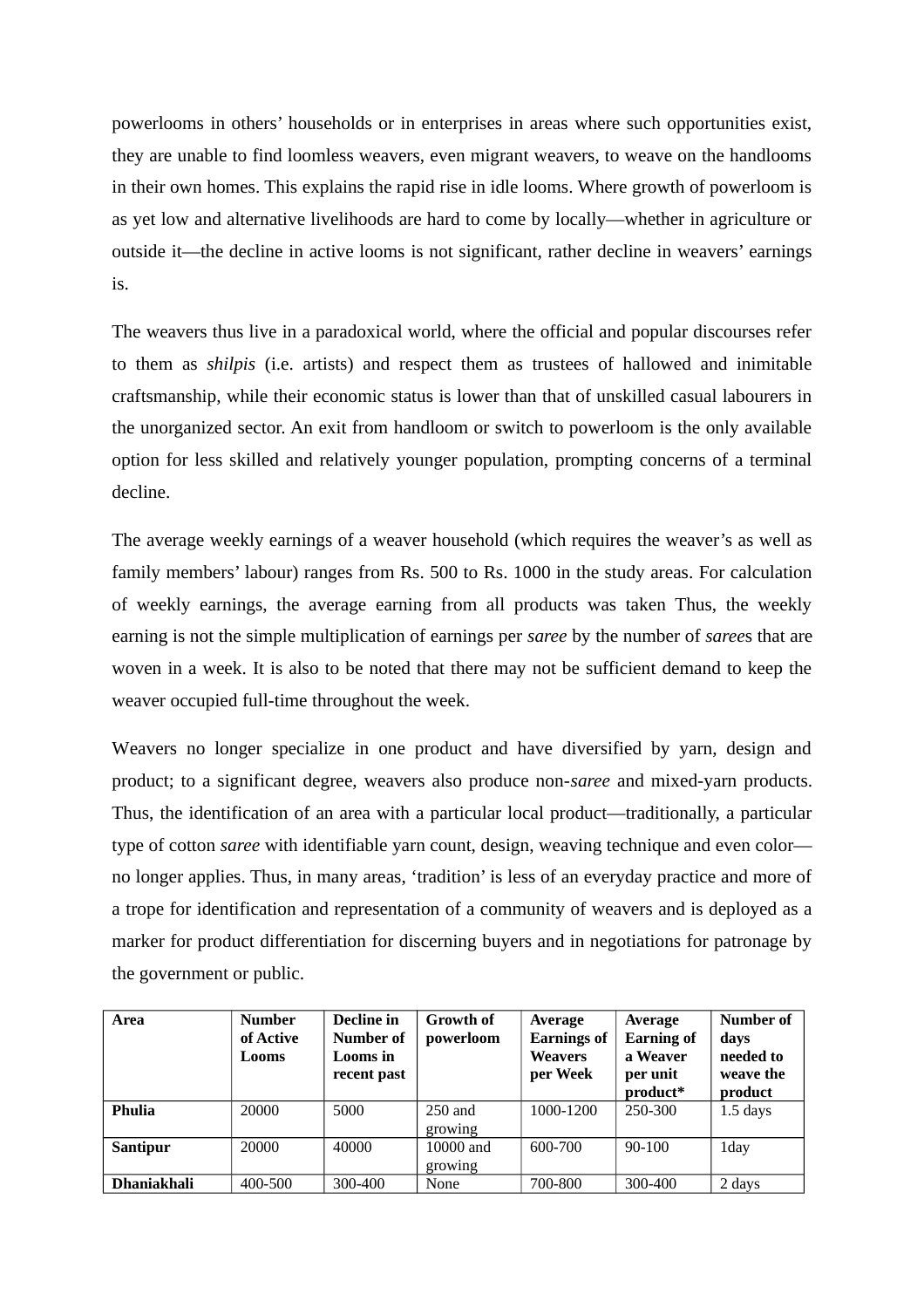| Rajbalhat         | 2500-3000 | 700-1000  | Negligible    | 600-700  | 250-300 | $1.5 - 2$ days |
|-------------------|-----------|-----------|---------------|----------|---------|----------------|
| Samudragarh-      | 7000-9000 | 8000-1000 | Negligible in | 800-1000 | 350-400 | 2 days         |
| <b>Nasaratpur</b> |           |           | the area, but |          |         |                |
|                   |           |           | developing    |          |         |                |
|                   |           |           | rapidly in    |          |         |                |
|                   |           |           | neighboring   |          |         |                |
|                   |           |           | areas         |          |         |                |
| Dhatrigram        | 6000-8000 | 1500-2000 | None, but     | 1000     | 250-300 | $1.5$ days     |
|                   |           |           | emerging in   |          |         |                |
|                   |           |           | neighboring   |          |         |                |
|                   |           |           | areas.        |          |         |                |

A number of factors have contributed to this decline of market for handlooms, according to weavers and traders<sup>17</sup>. For some time now, handloom *saree* weavers of these areas have had to cope with competition from powerloom products of Bangladesh. In recent times, powerloom products from other regions in India, including cheap Benarasi *saree*s from Varanasi, have also eroded the markets. The resulting pressure on handloom weavers and *mahajan*s has led to rapid expansion of powerlooms in Santipur (Nadia) and Srirampur (Purba Bardhaman). Other areas are also witnessing the installation of first powerlooms by the handloom weavers $18$ . Most of the powrloom are being set up illegally, particularly in residential areas of the village, even though the resulting sound pollution can be debilitating for residents. The sound pollution is due to the fact that the overwhelming majority of the powerlooms being installed, in urban areas as well as within villages, are second-handed discarded machines from Maharashtra and Gujarat, costing around Rs. 65000 to Rs. 85000, with total cost of installation amounting to Rs. 100000-Rs 125000. Thus, these are not sophisticated machines capable of imitating high-end products, but can easily replace *saree*s with simpler, yet distinctive designs, with the same yarn being used for both handloom and powerloom.

The local development of powerlooms has affected the weavers as the machines are catching up with the handloom products, in terms of yarn count, colour and design. The once-vibrant export market for Phulia's products had collapsed with the economic slowdown in USA and EU since the crisis of 2008 and never recovered since. Thus, local and regional markets

<sup>17</sup> *Mahajan*s and cooperative societies who experience the change as a decline in sales, often attribute it to "decline in purchasing power of customers". The claim that consumers' purchasing power is decreasing is to be interpreted as a decline in consumers' expenditure on handloom products, rather than total expenditure. In the face of competition from powerlooms, this is likely to be true, since except for the most discerning customers, it is often very difficult to distinguish between handloom and powerloom products and many powerloom products are sold in the retail market as handloom products.

<sup>18</sup> Installation of powerlooms requires approval of the Panchayat, based on the neighbourhood having no objection to it. The "approval" from the neighbourhood can be easily manipulated.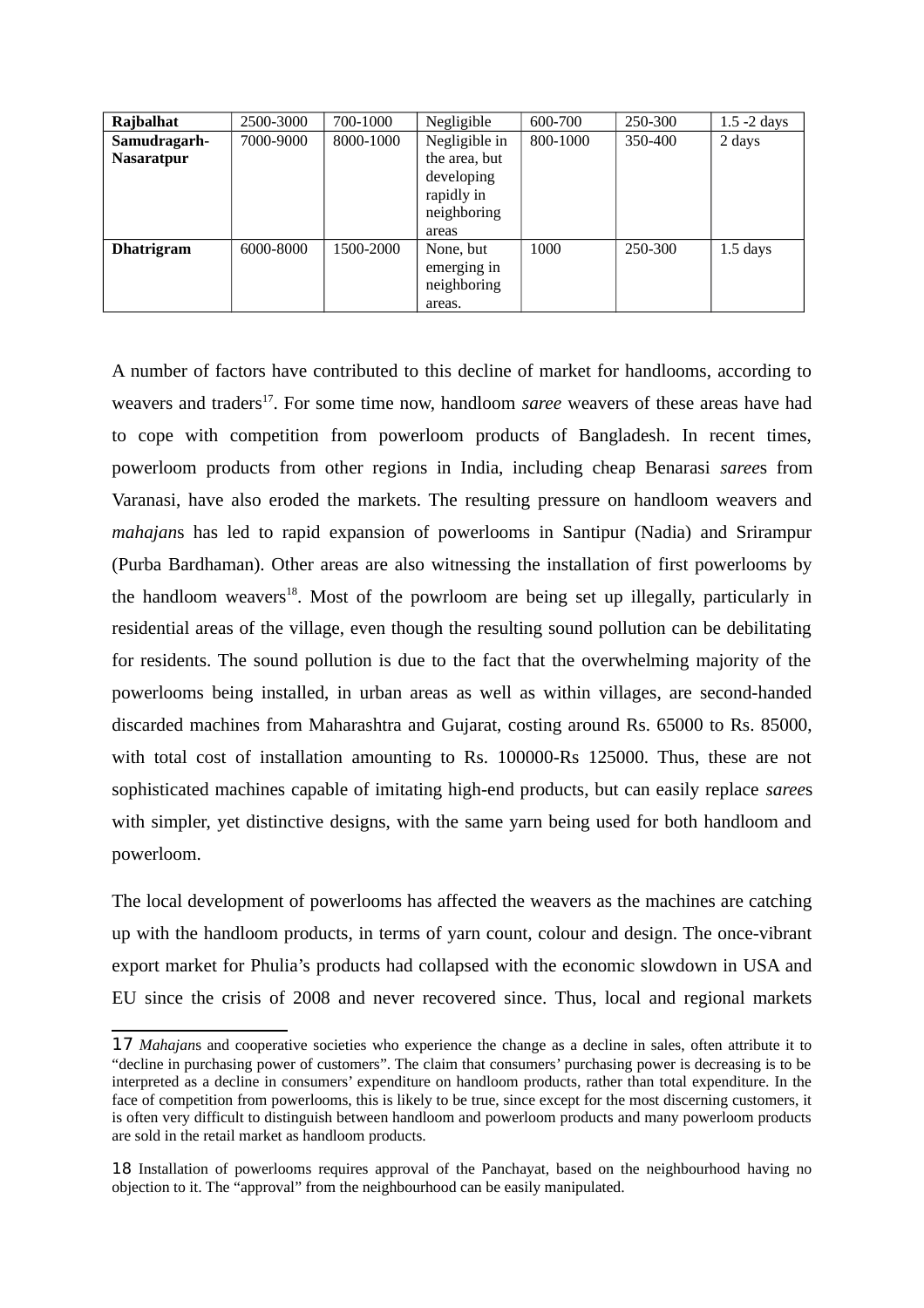remain the only outlet for handloom products. In fact, even in the leading region of Phulia, the consultant to one of the biggest cooperatives of the area—with a deep knowledge of the local tradition of skills and a spokesperson for the famous Basak community of weavers seemed to accept the inevitability of the expansion of powerlooms, asking only for certain checks on its expansion.

*[We] have three appeals: 1) powerlooms should only be allowed outside the residential areas, outside the towns, 2) the government should create a Central Marketing Agency which is going to take care of marketing in its entirety and 3) powerlooms should not be allowed to produce sarees in the price range of Rs.1000 and above. More expensive sarees and export products should only be handloom products*. (Interview with the consultant,Tangail Tantujibi Unnayan Samabay Samiti, Phulia)

What is noteworthy about the quoted statement above is the acceptance that handloom *saree*s in the lower price range—which is what the majority of the less skilled handloom weavers were weaving and for which there was a local and regional market before—can no longer be saved from powerlooms in the market. But what is more striking is the apprehension that even more expensive *saree*s, which require skilled craftsmanship, as well as the so-called 'niche' export market, need to be reserved for handlooms. The social resistance to powerlooms is eroding fast; 'noise' has become the leitmotif of opposition to machinery, hence the demand for its relocation outside residential areas. However, it must be mentioned that only in Phulia were the cooperatives and *mahajan*s relatively more confident of a stable market for high-end handloom products—hence their 'appeals'. In rest of the areas, the mood was one of complete capitulation—for example, in neighbouring Santipur.

*There is no solution [to the problems of handloom]. Because powerloom is here to stay, GST is here to stay. Everything is here to stay. Hence, there is no solution—at least to my knowledge*. (Interview with *Mahajan*, Santipur)

The effect of decline in market for handloom products has been compounded in the last two years by two major policy 'shocks'—demonetization of high value notes in November, 2016 and implementation of Goods and Services Tax (GST) in July, 2017. While the traders/ *mahajan*s were negatively affected by both, the weavers were not directly affected by the former. In fact, in a system that runs on credit along the value chain from yarn suppliers to retailers, full and spot payment was a surprise outcome for many weavers who received their full payments in cash during demonetization, as traders/*mahajan*s rushed to get rid of banned notes.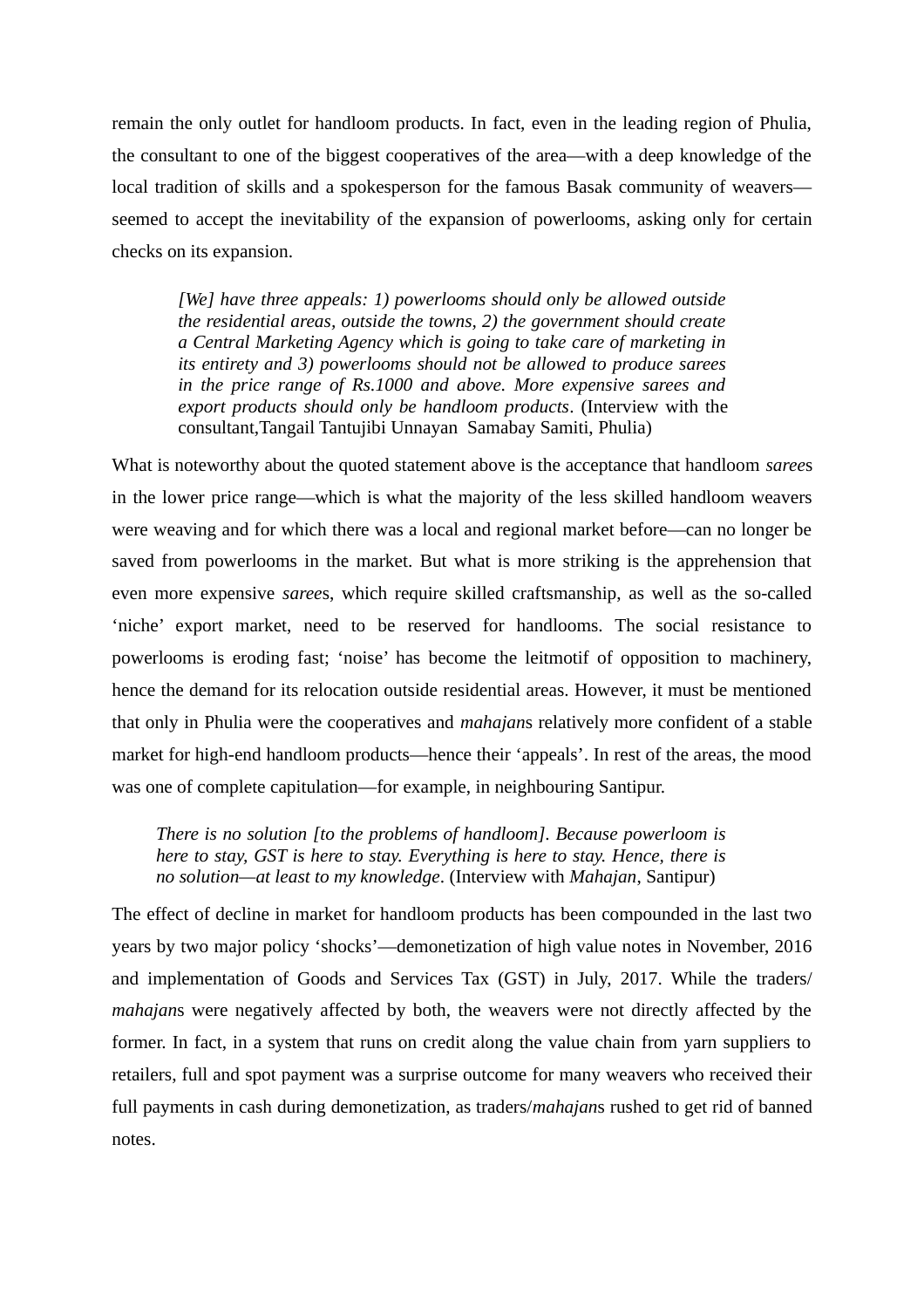However, GST has had crippling effect on most actors in the value chain. For weavers, purchasing yarn from the open market, raw material price has gone up. For traders/*mahajan*s and cooperative societies, the increase in prices due to GST as well as the increase in expenditure for additional personnel for preparation of invoices, installing new software etc. have resulted in a decline in profit margins. This is mostly due to the fact that the wholesalers and retailers in Kolkata are unwilling to increase their buying price, given market conditions.

#### **Section V: Weavers' Response to Market Conditions**

If the current condition in the market and the resulting downward pressure on wages persists, it is likely to lead to exit of many weavers, allied workers and small traders from the sector, while others are expected to adopt competitive strategies to survive in the market. Competitive strategies may include enhancing distinctiveness of the handloom products through innovation in design, improvement in product quality and technical upgradation that makes such innovations easier for the weaver.

The handloom industry in these areas has been responding to market pressures for a long time. For example, Dhaniakhali was once famous for *dhutis*, but when the market for *dhutis* declined due to change in everyday men's wear, Dhaniakhali weavers switched to *saree* weaving, which is what they are famous for now. In all areas, weavers no longer specialize in their unique traditional product that give them their distinctive identity—that identification is for brochures, web portals and e-commerce platforms only. In response to market pressures, weavers have continuously sought to bring in changes in their most important product *saree*s— in terms of yarn, color, design, etc. in addition to producing non-*saree* products.

*[H]owever, no one works with the same style of saree, everything is 'mixed' now. There is no longer a traditional product, because in the face of market competition, one has to make one's product exclusive. You have to have* Jamdani *style as well* Naksha Par *style, cotton thread as will as well artificial thread in the same saree….ultimately you have to sell, and you do whatever it takes to sell*. Interview with Secretary, Primary Weavers' Cooperative Society, Dhatrigram

Tradition sells, but first, *it has to be sold—*and that calls for departures from tradition itself. Tradition can cut both ways in the market—it can provide a supply of talent and skills for skilful artisanal adaptation and innovation or it can lead to a situation of historical lock-in to the extent that weavers and consumers get increasingly distanced. In the latter situation, weavers' pride faces consumers' prejudice.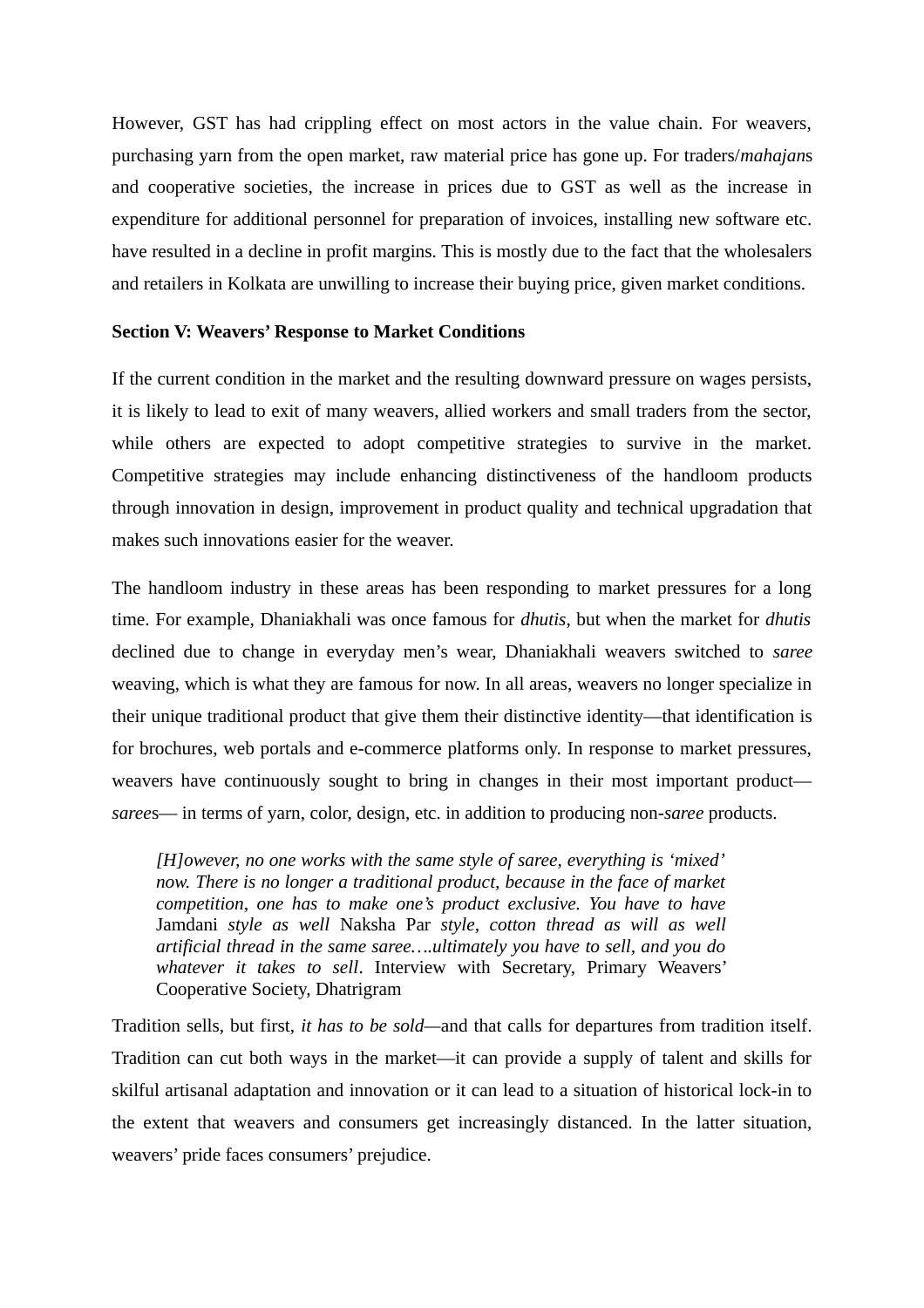For example, Dhaniakhali *saree*s are known to be long-lasting, pure cotton *saree*s of higher count and that is the source of pride for the weavers both in Dhaniakhali and Rajbalhat areas. Yet, since the *saree*s are 'heavier' due to dense weaving—which requires harder physical labour on the handloom as it is—it's more difficult to weave complex designs. Moreover, the traditional use of Dobby instead of Jacquard in these areas limits the scale of design that can be woven into the products. The areas are known for high-quality fabrics, but stagnant and plain design. While for the *mahajan*s in Rajbalhat and cooperatives in Dhaniakhali area, the main problem is the lack of design innovation, the weavers in Dhaniakhali mostly complained about impurity of thread and color available from the cooperatives; they appeared to be firm in their conviction that if the problem of raw materials is solved, they can face the competition of powerloom. This confidence is not echoed by weavers in Rajbalhat, who weave the same Dhaniakhali Taant *saree*, using the same technique and who have no complaint about thread supplied by *mahajan*s there. While they share with Dhaniakhali weavers the pride in the quality of their products, the weavers of Rajbalhat acknowledge that better designs on lighter *saree*s produced either on handloom or powerloom have much more appeal to the customers. In fact, to the extent that handloom *saree*s are now largely used on special occasions or for gifts only and not for regular wear, durability and even yarn quality is not what customers necessarily look for.

In all study areas, in the context of competitive response from the handloom sector, one paradoxically encounters a common complaint of 'skill deficit' in a sector that is commonly seen as 'repository of skills'. This comes forth in responses from weavers, traders as well as cooperative societies. This is attributed either to the "attitude" of the weavers, but more often to a decline in availability of highly skilled weavers, whose products can beat powerloom products. Both have to do with the fact that the group of highly skilled weavers are aged in all areas—making them less willing or capable of adapting to new designs or new techniques -and the fact that younger generations have not been taking up this occupation for some time now.

*Those [weavers] who are in the 40-50 year age range..we don't have problems in selling their products. The problem arises with sarees woven by those above 60 years, 55 years….those cannot be sold. Those remain on the shelf. We cannot give new design to them, because they won't be able to weave it. We accept their products because we are a cooperative, mahajans wouldn't have bought them..we do it because they are poor people.* Interview with member, Dhaniakhali Union Taant Shilpi Samabay Samiti)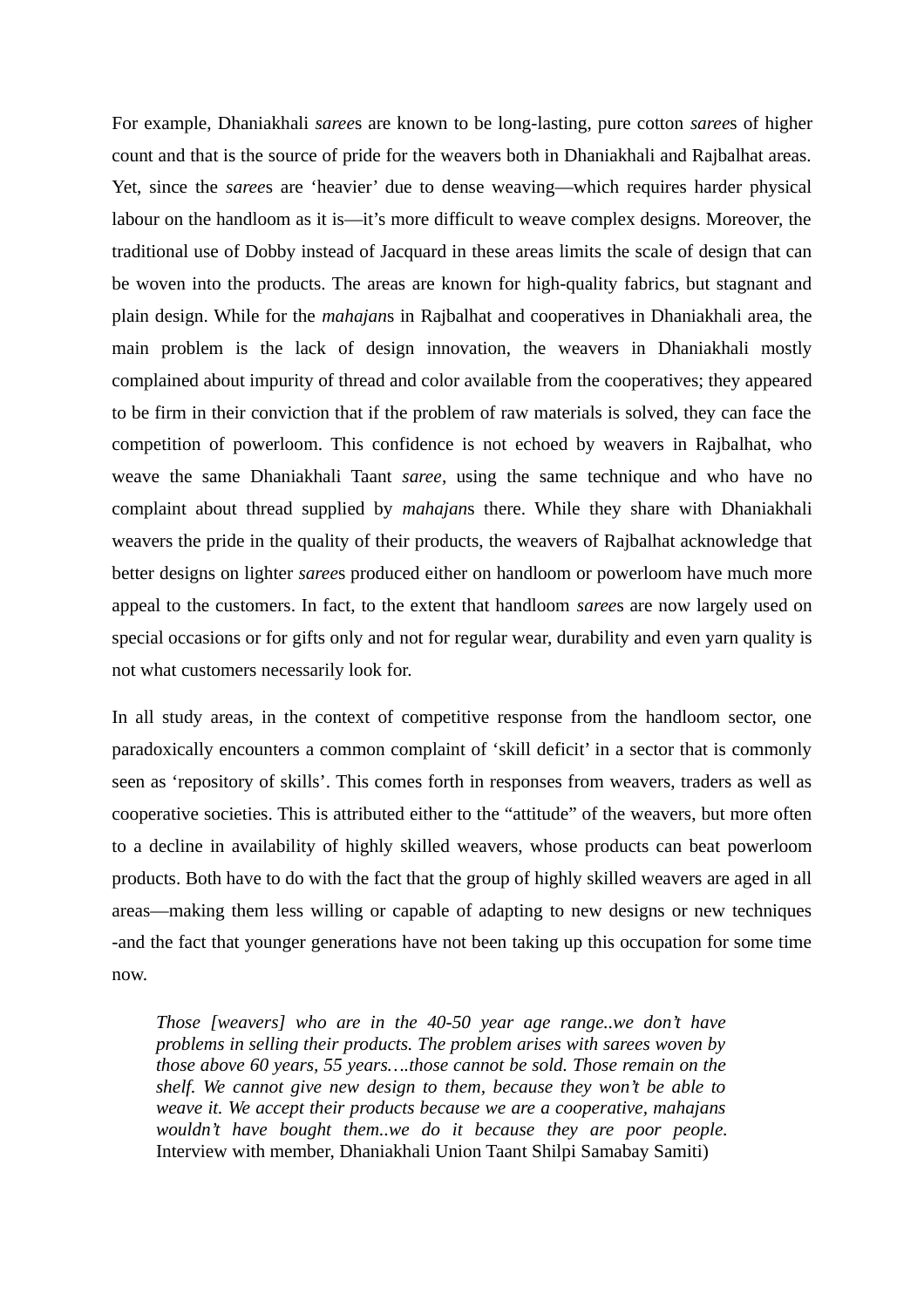It is to be noted here that design changes continuously in all the areas studied—a typical design lasts for 6 months to a year at the most. It is not the lack of *change* in design that is the problem, rather the lack of *emphasis* on design. Phulia has been more successful compared to other areas, precisely because its innovative designs easily convey the level of craftsmanship of the weavers to the consumers, whereas for Dhaniakhali products, the durability and quality of the product work acts less effectively as a signal of its craftsmanship and its plain design may even signal a relative "absence" of craftsmanship.

Technical change can both reduce the physical hardship of weaving, especially for older weavers, as well as enable more saleable and designs. There are state government schemes to train weavers on Jacquard machines, including training for minor repair work. Some *mahajan*s are even willing to finance the installation of Jacquard machines, provided the weavers are willing to train themselves on the new machines.

*[But] the problem with us weavers is that we do not want to come out of the tradition to which we belong. We do not have the mentality to move away from the traditional weaving technique [on Dobby in Rajbalhat] to the Jacquard loom.* Interview with government-enlisted trainer at a skill-Upgradation Program in Rajbalhat

When questioned, weavers responded that lack of space in household premises or additional financial burden are some of the reasons why they don't make the switch to Jacquard. A pneumatic Jacquard machine, which reduces the burden of physical labour, is even costlier. The psychological and financial costs of switch in technology may not be an attractive investment for ageing weavers. This is particularly true if the households do not see a future in weaving for the younger generations. It is this latter aspect that we turn to in the following section.

#### **Section VI: Mobility of labour in the handloom sector**

We have already noted in Section II that, in West Bengal, the total number of looms and weaver households are higher than any other state with commercial handloom production. At the same time, the degree of importance of handloom production to the household, either in terms of number of days worked per year or in terms of handloom's contribution to household income is the lowest in West Bengal. These facts point to an already advanced degree of income diversification within weaver households. The uniform picture in all our study areas is that number of weavers is dwindling because the younger members of the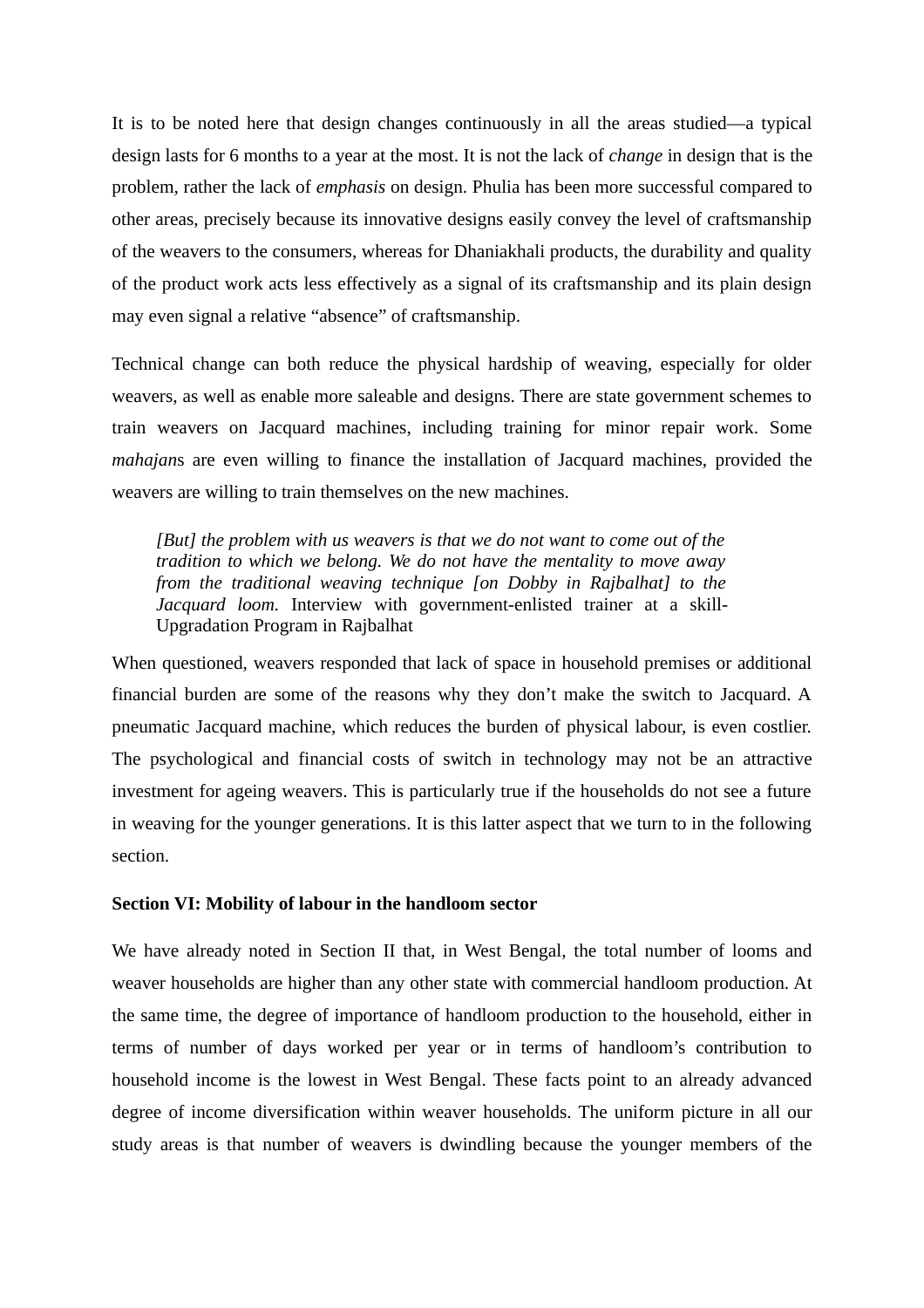weaver households are not entering the profession or exiting it because of low wages. The sharp decline in weavers' earnings in recent times is likely to exacerbate this trend.

Given the level of wages, workers are shifting from handloom to other occupations in urban areas like construction, shop-keeping and transport (mainly auto-rickshaws, locally called *tuktuks*). Depending on the level of urbanization in surrounding areas or connectivity to Kolkata, younger people have taken up different occupations locally or in Kolkata—but also have migrated to states like Karnataka, Kerala, Gujarat etc. In areas where local economy doesn't provide much alternative employment in agricultural or non-agricultural activities and where connectivity with Kolkata is such that daily commute as a casual labourer is costly, workers are 'stuck' in handlooms despite falling wages. This is true for Rajbalhat area. In those areas, where powerloom has already penetrated, weavers have switched to working as wage-workers on powerloom in non-household establishments (as in Santipur, Dhatrigram and Samudragarh-nasaratpur areas) or installed powerloom in their households (as in Santipur and Phulia).

This exit from handloom is also prompted by pressure coming from other social institutions, like marriage. In weaver households, where much of preparatory work on yarn is done by family members—mostly by women—younger men may find it difficult to get married, as parents may not want their daughters to marry males of weaver families where they have to do handloom-related work, in addition to regular household chores and care work within the family.

*Weavers' sons can't get married. There may be everything—vehicle, fridge. The house is there. All of these may have been made from work on handlooms. But they are not getting girls. Because, they [women] have to do this work [handloom related]. This may be the reason.* [Interview with female weaver, Dhaniakhali]

Weaver households have been investing more in formal education of their sons and daughters with occupational diversification in mind. Earlier, children would get 'attached' to household looms at an early age, learning the craft as they grew up. The decline in handlooms had made weaver households pushing children of into schools and higher education, even if that means keeping looms idle or selling it off.

*One thing has changed in our locality—everyone is getting educated. There was a time when you would not have found people with secondary education here.* (Interview with Weaver who has recently installed powerloom in his house, Samudragarh-Nasaratpur)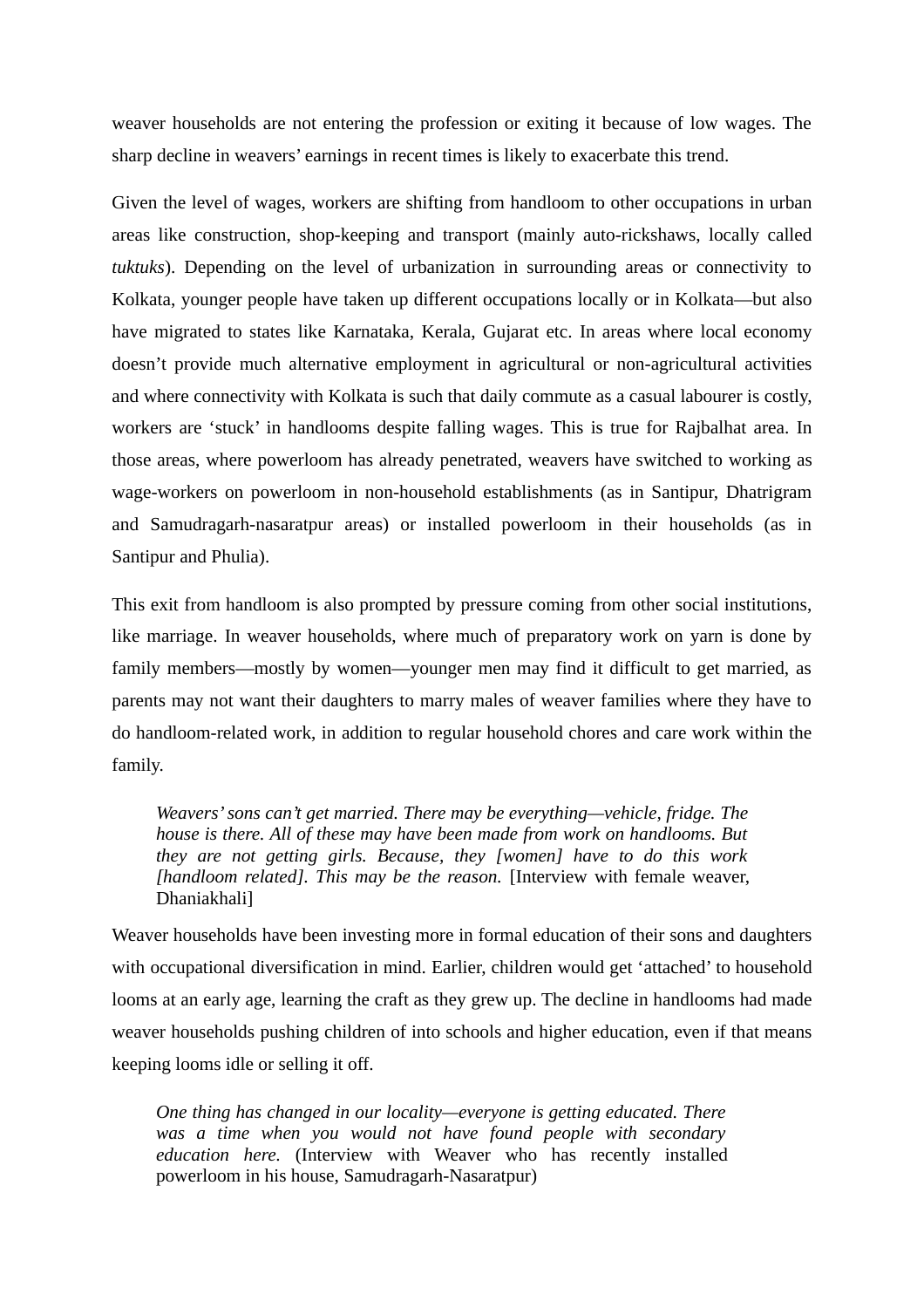Within the handloom sector, there has always been a tendency to move from production to trading, because of higher profit margins<sup>19</sup>. Several private traders/*mahajans* we have talked to started out as weavers and then became pure traders, increasing their scale of operation over time. The low earnings for weavers have prompted some parents to push their young sons into trading of textiles in local hats, while they themselves continued with the production. This way, they can augment their total household earnings, by combining weaver's wages with traders' margins. On the other hand, there have also been cases of reversal. The system of organization of handloom involves many layers between the weaver and the market. A typical weaver weaves 3-4 *saree*s a week, which he brings to the small trader/*mahajan*, who then brings it to the big trader/*mahajan*, who finally sells it locally or in distant markets in Kolkata, Asansol, etc. Many of the small *mahajan*s collect weekly output from 10-15 weavers and bring them to the big *mahajan*. Many of them stopped weaving sometime in the past and rented out their looms to other households. In recent times, however, because of decline in earnings and consequent unavailability of weavers, some of them have been forced to turn back to weaving on their household looms. It is not only weavers but also many weaver-turned-small traders who are seeing a rapid decline in their economic situation.

However, it should not be inferred from the preceding discussion that labour mobility is unidirectional. It is not our intention here to paint the picture of a 'late' decline of an industry that is a repository of generationally passed-down traditional skills. The handloom sector has traditionally been viewed through a historical lens, but it has always been—in the past as well as in the present—an economic sector, like any other, that sees labourers moving in when earnings are high and moving out when earnings go down. These labourers may come from within the community of weavers, but they can also come from outside—from outside family, community or region. The new entrants typically work as apprentices, then as wage-workers and finally acquire their own looms. In terms of labour mobility, the sector is far more dynamic than the dominant discourse would make us believe.

Among the weavers we interviewed, quite a number of them are first-generation weavers, who entered the sector within the last 10-15 years. Some of them have shifted from agriculture either because the earnings were lower in agriculture, or because they didn't want to work under the sun and rain on the field. Some, but not all, kept one foot in each. Over

<sup>19</sup> Most of the weavers from the famous Basak community in Phulia, Samudragarh-Nasaratpur and Dhatrigram have moved into trading, many acting as small traders/*mahajan*s and sourcing their products from 10-15 weavers.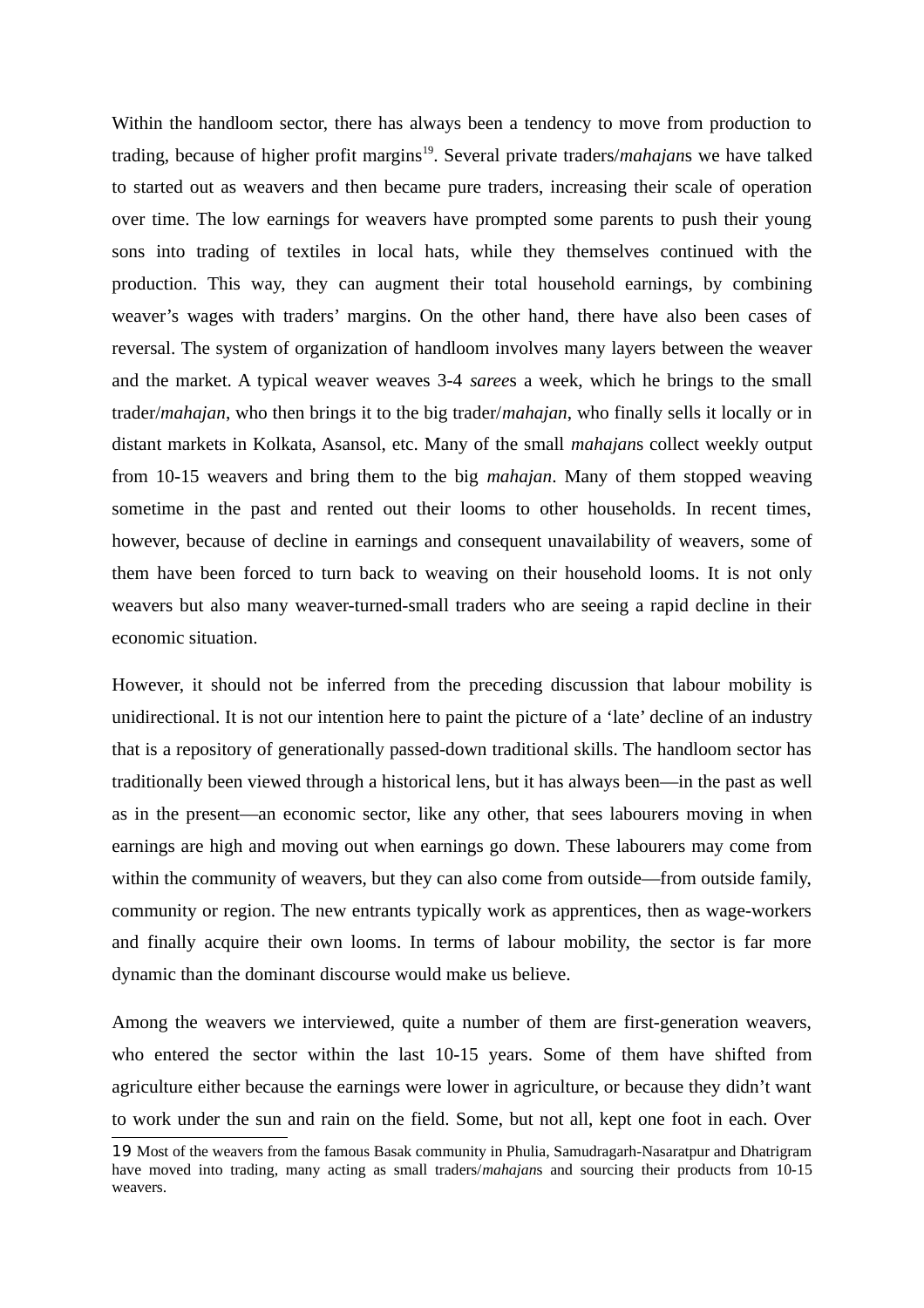time, they have moved away from working on someone else's loom, acquired his or her own and forged a stable long-term relation with *mahajan*. The number of *mahajan*s itself increased in the not too distant past.

Weavers from different castes can be found in almost all areas that we studied. The acquisition of skills is fairly easy, given absence of social barriers to entry. The handloom areas in Santipur and Phulia in Nadia district and Samudragarh-Nasaratpur and Dhatrigram have traditionally employed migrant labourers from North Bengal. In recent times, use of migrant labourers have declined, partly because of the lower wage and partly because many of the migrant labourers have gone back and set up their own looms in their home districts. But, even now, the presence of migrant labourers is not insignificant in these areas. The following conversation with a migrant weaver from a non-weaving background captures how skills "proliferate". This migrant weaver left industrial jobs in Maharashtra and Gujarat to learn handloom in Phulia, so that he can be closer to his home district and visit home every now and then. This weaver reported earnings of Rs. 9000-10000 per month, working 8-12 hours a day, which means the *saree*s that he weaves cannot be of the cheapest varieties which also explains how this particular household could afford hired labourers.

*Interviewer: How long did it take you to learn weaving, 4 months? Migrant Weaver: Yes, 4 months Interviewer: Did the person who taught you weaving, take you to any training program? Migrant Weaver: No, No. Interviewer: He himself taught you here? Migrant Weaver: Yes, yes. Interviewer: You do weave, is that right? Migrant Weaver: yes, I weave Interviewer: What kind of sarees do you weave? Migrant Weaver: I am weaving Benarasi, then I also weave Matha saree. Interviewer: That means you weave all kind of sarees? It's not that you weave only a particular kind saree, but all types? Migrant Weaver: yes, I weave all types. I weave whatever I am told to weave.* 

(Interview with migrant weaver, Phulia)

In fact, the view of traditional skills as a 'stock' rather than a 'flow' needs to be called into question. It is true that there are often skill differences between those with family history of generations of weaving and those who have recently learnt weaving as part of occupational mobility. For the latter, investing in skills beyond a level may not be an automatic choice; it depends on many factors—level of competition, the perceived future of the sector as well as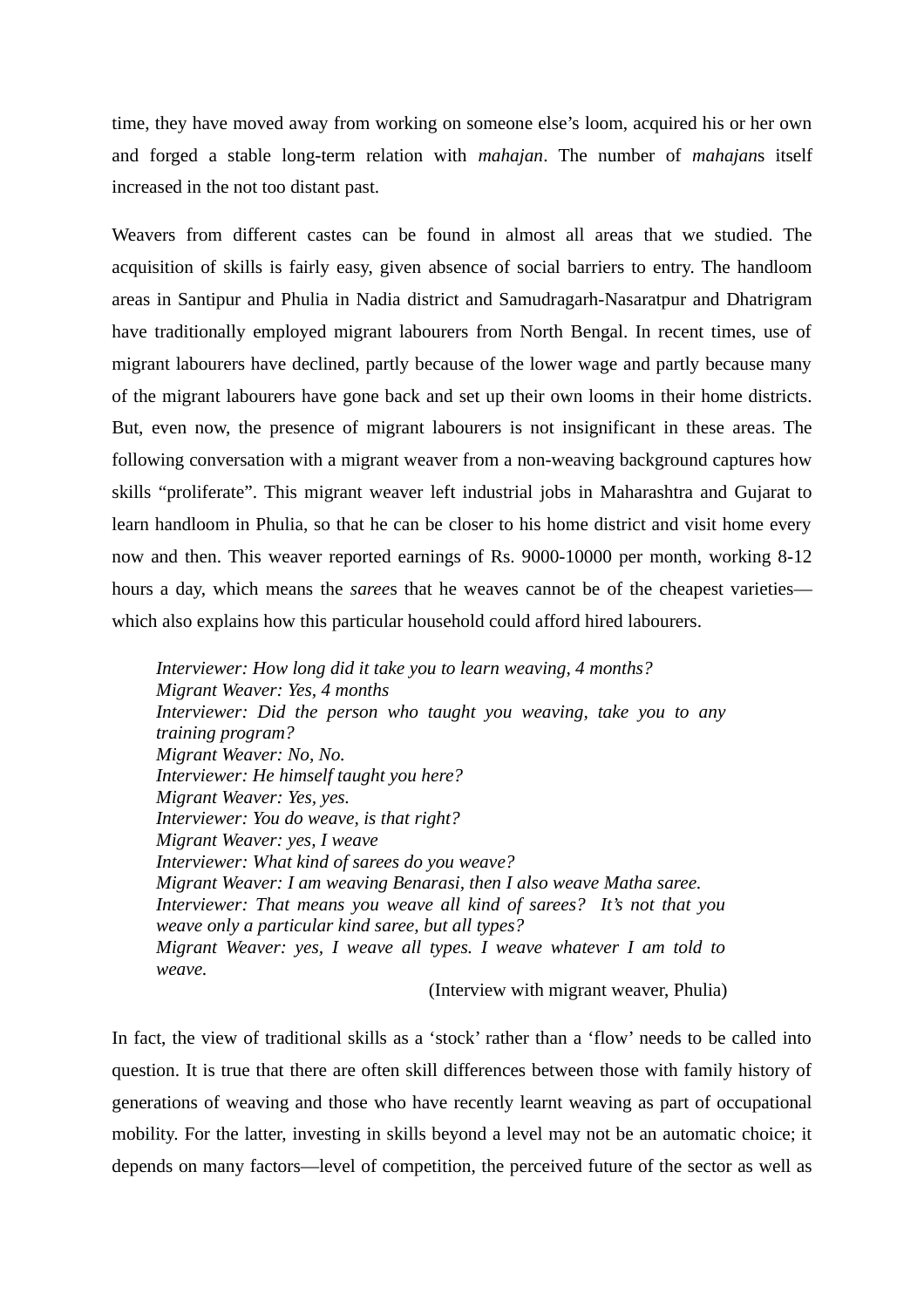current earnings. However, neither caste nor skill barriers appear insurmountable in these areas. This free entry also partly explains the commonly heard complaints of "skill deficit" when it came to competitive response to decline in markets we discussed in the preceding discussion.

*It is because of entry of other communities into weaving, that quality of sarees cannot be maintained.* [Interview with *Mahajan*, Dhatrigram]

*There are not many of the skilled weavers remaining now. Most of the weavers are unskilled or semi-skilled, who have become weavers by learning weaving because factories closed down. For them it is not possible to bring such changes [as required in the presence of competition from powerooms] in design.* [Interview with the consultant, Tangail Tantujibi Unnayan Samabay Samiti, Phulia]

What comes through in these interviews is that the handloom sector, as part of a normal process and like any other sector, attracts labourers, local as well as migrant, from both agricultural and industrial backgrounds and from all communities and castes, who contributes to a certain degree of heterogeneity in the skills profile of the sector. This heterogeneity can act as a source of strength as well as weakness, in the same way that tradition does. Younger generations from traditional weaving communities can leave the occupation, while younger people from non-weaving background may fill the gap. Pride associated with the image of the skilled artisan should not lead to prejudice against the ever-busy, ever-mobile, incomeseeking 'regular' labour.

#### **Section VII: Conclusion**

In the context of artisanal skills, typically two powerful opposing views polarize opinion. The more technocratic and teleological view sees the decline of artisanal industries sad but an inevitable, if not desirable, outcome in the face of competition from machines. The more discursive and pluralist view sees the inevitability of decline of artisanal industries as a modernist trope that underlies a politics of marginalization. The former equates tradition with unchangeability, the latter as a source of resilient innovativeness. But in both perspectives, a certain sphere of social production is seen uniquely through the lens of "traditional skills". However, in the Indian context, the handloom sector is not only a repository of artisanal skills but also one of the largest sectors in terms of employment. These two aspects of the handloom industry in India evoke contradictory responses—tradition calls for a preservationist approach, employment calls for an expansionist approach. This contradiction requires the notion of "artisanal skills" to perform a complex connotative function of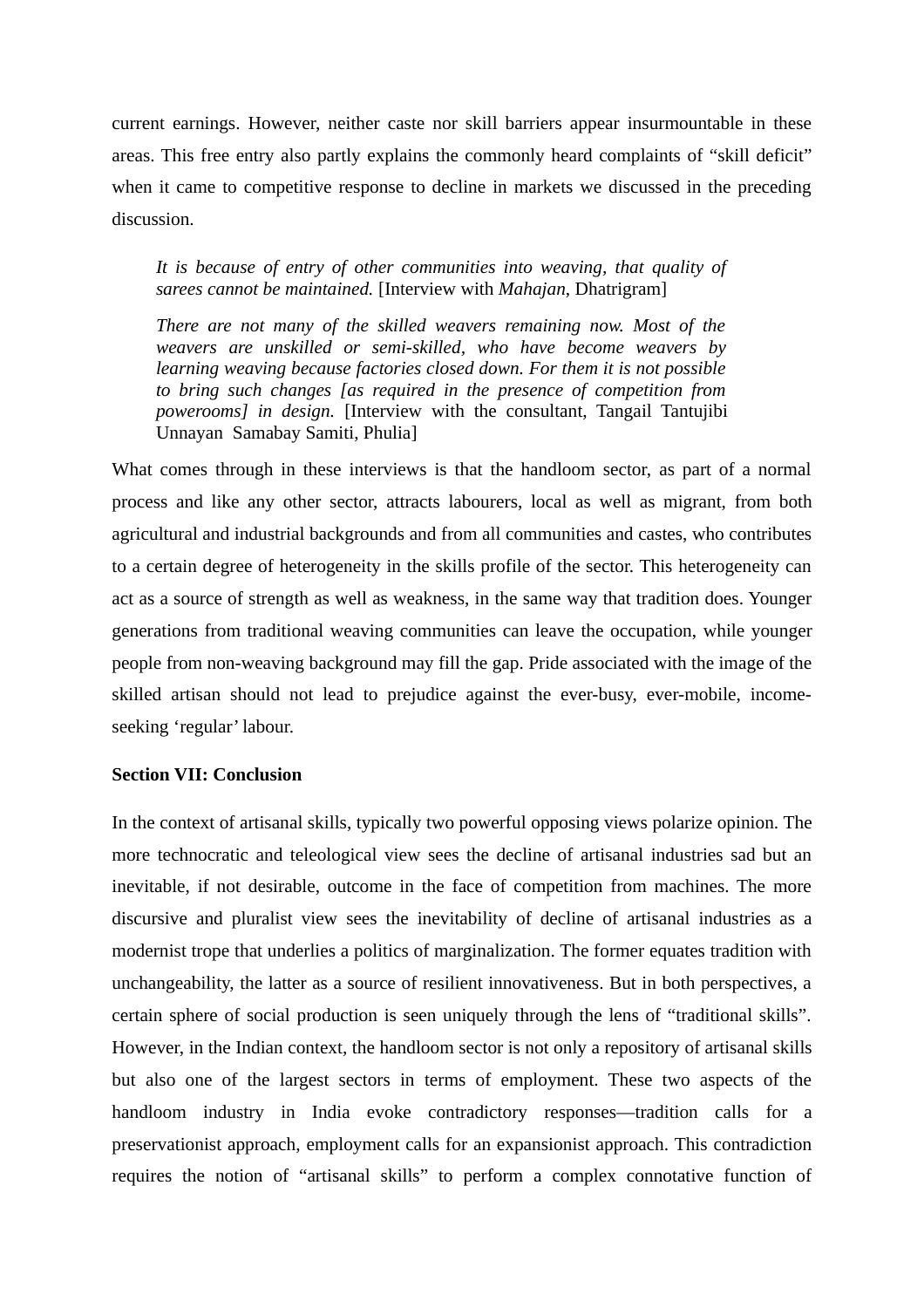invoking scarcity (when it refers to artisanal) and abundance (when it refers to employment) at the same time. Our findings from the survey in West Bengal present a heterogeneous picture of the handloom sector that is in a phase of transition due to the late development of powerloom. It is not clear how the handloom sector is going to respond to it, since the onset of the recent 'crisis' is dated back to not more than 2-3 year. It will be foolish to predict the fate of either powerloom or handloom in West Bengal. However, our findings also suggest that the sector is more dynamic and much more heterogeneous in terms of labor mobility and skill acquisition historically and even in recent decades, than is commonly imagined. The fraternal use of the word 'artist' seeks to unify disparate personal histories and levels of skills of the members of the great weaving community. However, from another point of view, handloom is just part of contemporary histories of labour. While not losing sight of our heritage, we argue for a more labour-focused approach in place of the currently dominant tradition-focused approach to the sector.

#### **Acknowledgements**

*The authors would like to thank the participants of the State of Working India Workshop organized by Azim Premji University in Bengaluru, 3-5 November, 2017, for their useful comments. The authors express their gratitude to Azim Premji University for funding the research for this paper and Mr. Prasid Chakraborty and his team at SRG Consultancy Marketing Planning Services for their services for the field work.* 

#### **References**

Annapurna, M. (2006). Transitioning Markets: Transcending Consumption, *Economic and Political Weekly*, 41(31), 3388-3393.

Chandra, P. (1999). Competing through Capabilities: Strategies for Global Competitiveness of Indian Textile Industry*,* Economic and Political Weekly, 34(9), M17-M24.

Das, S.K. (2001). *The Warp And Woof: An Enquiry into the Handloom Industry in West Bengal*, Kolkata: K P Bagchi & Company.

D'Souza, E. (2005): *The WTO and the Politics of India's Textile Sector: From Inefficient Redistribution to Industrial Upgradation,* [Online] http://www.iimahd.ernet.in/assets/upload/faculty/8611errol.pdf (Accessed on 15th March, 2015);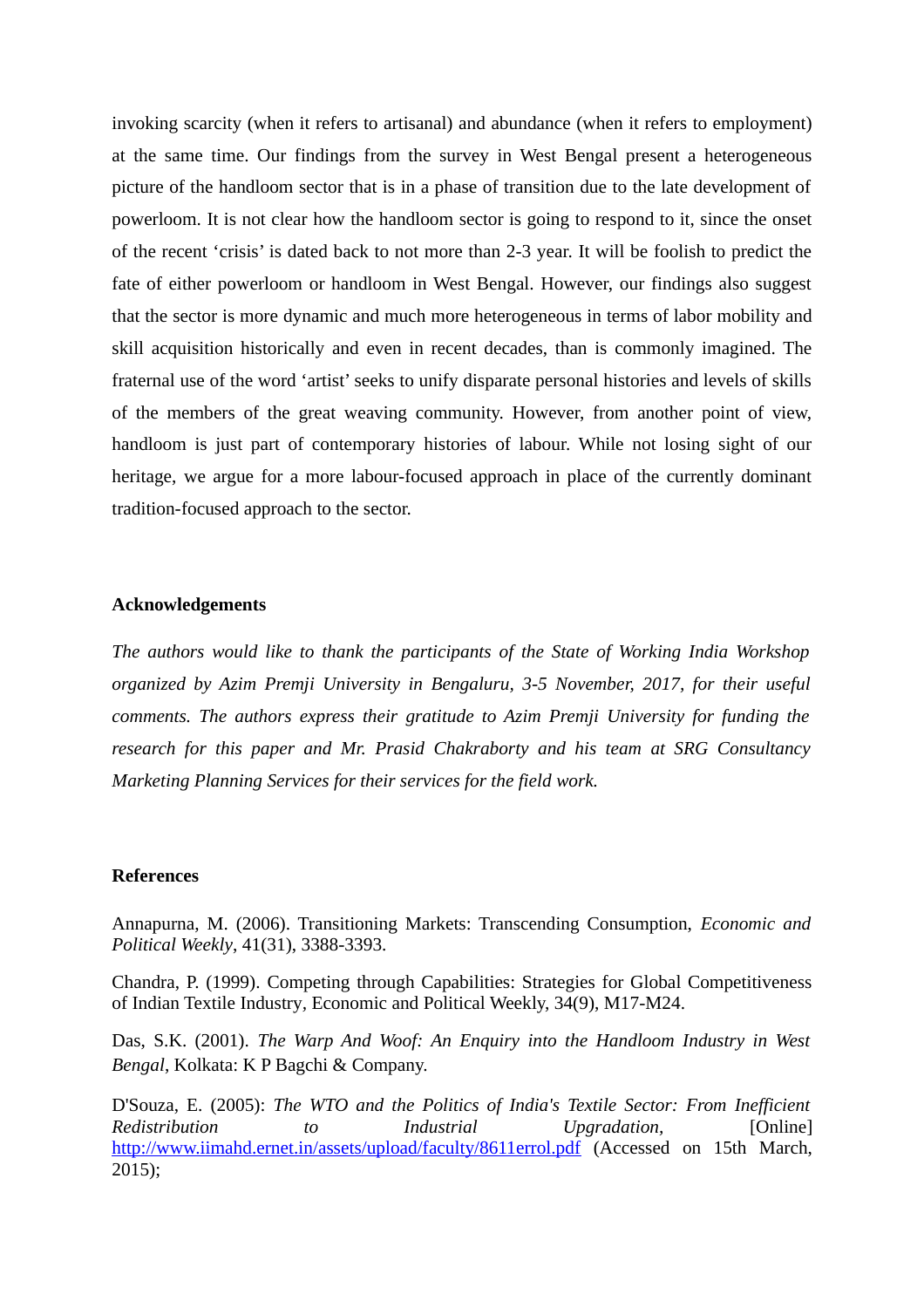Ganesh, S. (2002). Indian Textile Industry: Stifled by Warped Policies. *Economic and Political Weekly*, 37(12), 1095-1100.

Government of India. Annual Report. Ministry of Textiles; different years; Retrieved from http://texmin.nic.in/annualrep/arep.htm (Accessed 08/09/2012).

Government of India (2014b). Draft Consultation Paper on Handloooms. Planning Commission, Government of India, October, 2015. Retrieved from http://planningcommission.gov.in/reports/genrep/drft\_cosulpapr\_1410.pdf (Last accessed 1.5.2018)

Government of India (2014a). Annual Report, 2013-14. Ministry of Textiles. Retrieved from http://texmin.nic.in/sites/default/files/ar\_13\_14\_english.pdf (Last accessed 1.5.2018).

Government of India (2017). Annual Report, 2016-17. Ministry of Textiles. Retrieved from http://texmin.nic.in/sites/default/files/AnnualReport2017-18%28English%29.pdf (Last accessed 1.5.2018).

Government of India (2015). *All India Report of Sixth Economic Census 2013-14*. Ministry of Statistics and Programme Implementation, Government of India. Retrieved from www.mospi.gov.in/all-india-report-sixth-economic-census (Accessed 07/12/2017);

Government of West Bengal, 2017. Annual Administrative Report, 2016-17, Directorate of Textiles (Handlooms, Spinning Mills, Silk weaving & Handloom Based Handicrafts Division & Powerloom, Hosiery & Readymade Garments Division), Government of West Bengal. Retrieved from

https://www.westbengalhandloom.org/annual\_reports/administritaive\_report\_2016-17.pdf (Last Accessed 1.5.2018)

Gupta, N. (2014). *A Story of (foretold) Decline: Artisan Labour in India*. BWPI Working Paper No. 156, Brooks World Poverty Institute, U.K.: University of Manchester.

Liebl, M. and Roy, T. (2003). Handmade in India: Preliminary Analysis of Crafts Producers and Crafts Production. *Economic and Political Weekly*, 38(51/52), 5366-5376.

Lok Sabha, 2016a. Lok Sabha Starred Question no. 339. Retrieved from http://164.100.47.190/loksabhaquestions/annex/10/AS339.pdf (Last accessed 1.5.2018)

Lok Sabha, 2016b. Lok Sabha Starred Question no. 813. Retrieved from http://164.100.47.190/loksabhaquestions/annex/8/AU813.pdf (Last accessed 1.5.2018)

Lok Sabha, 2018. Lok Sabha Starred Question no. 398. Retrieved from http://164.100.47.190/loksabhaquestions/annex/14/AS398.pdf (Last accessed 1.5.2018)

Mamidipudi, A., Syamasundari, B. and Bijker, W. (2012). Mobilising Discourses: Handloom as Sustainable Socio Technology, *Economic and Political Weekly*, 47(25), 41-51.

Mamidipudi, A., 2016. *Towards a theory of innovation in handloom weaving in India* (Doctoral dissertation, MUSTS, Maastricht University). Retrieved from https://cris.maastrichtuniversity.nl/portal/files/4083287/c5295.pdf (Last accessed 1.5.2018)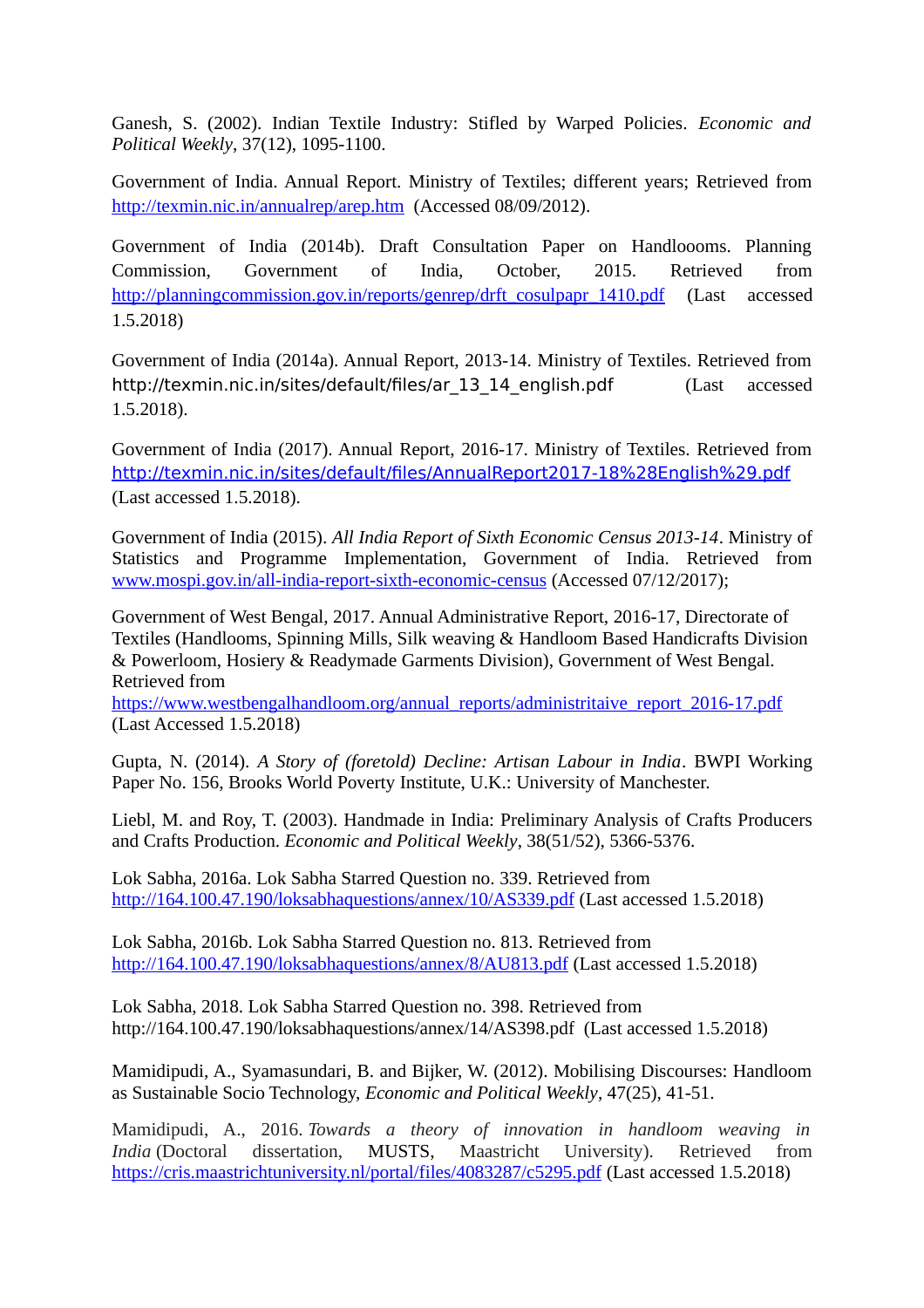Menon, V. (1999). *A Study of the Marketing of Indian Handicraft Products by Cooperatives in Kerala*. Ph. D. thesis submitted to the University of Calicut. Retrieved from http://hdl.handle.net/10603/31920 (Accessed 12/12/2017).

Mukund, K. and Syamasundari, B. (2001). *Traditional Industry in the New Market Economy: The Cotton Handlooms of Andhra Pradesh*. New Delhi: Sage Publications.

NCAER (2004). *Joint Census of Handlooms & Powerlooms 1995-96: Handloom Sector*, New Delhi: National Council of Applied Economic Research.

NCAER (2010). *Handloom Census of India 2009-10: Third National Census of Handloom Weavers and Issue of Photo Identity Cards to Weavers and Allied Workers, Primary Handloom Census Abstract*. Sponsored by Development Commissioner (Handlooms), Ministry of Textiles, Government of India, Published by Bedi, J.S. on behalf of National Council of Applied Economic Research (NCAER), Retrieved from http://handlooms.nic.in/Writereaddata/Handloom%20report.pdf, (Accessed 13th March, 2012);

Niranjana, S., Annapurna, M. Syamasundari, B.,Tummuru, L. and Uzramma (2006). Marketing Handlooms: Introduction, *Economic and Political Weekly*, 41(31), 3361-3365.

Roy, T. (1989). Relations of Production in Handloom Weaving in the Mid-1930s*, Economic and Political Weekly*, 24(4), pp. PE21-PE25+PE28-PE34.

Roy, T. (1998). Economic Reforms and Textile Industry in India. *Economic and Political Weekly*, 33(32), 2173-2182.

Roy, T. (1999). *Traditional Industry in the Economy of Colonial India*, United Kingdom: Cambridge University Press.

Roy, T. (2011). *The Economic History of India 1857-1947*, Third Edition, New Delhi: Oxford University Press.

Solanki, S.S. (2008). Sustainability of Rural Artisans. *Economic and Political Weekly*, 43(19), 24-27.

Subramanya, M.H.B. (2011). Small Scale Industry Development for Export Promotion: India's Experience Under Liberalisation. K. Das (ed), *Micro and Small Enterprises in India:The Era of Reforms*. 46-66, New Delhi: Routledge.

Syamasundari, B. and Niranjana, S. (2006). Valuing the Non-Market, *Economic and Political Weekly*, 41(31), 3394-3398.

Textiles Committee. *Executive Summary*, "Market for Textiles and Clothing: National Household Survey 2015" retrieved on 15.01.2018. from http://textilescommittee.nic.in/writereaddata/files/publication/Executive\_Summary.pdf